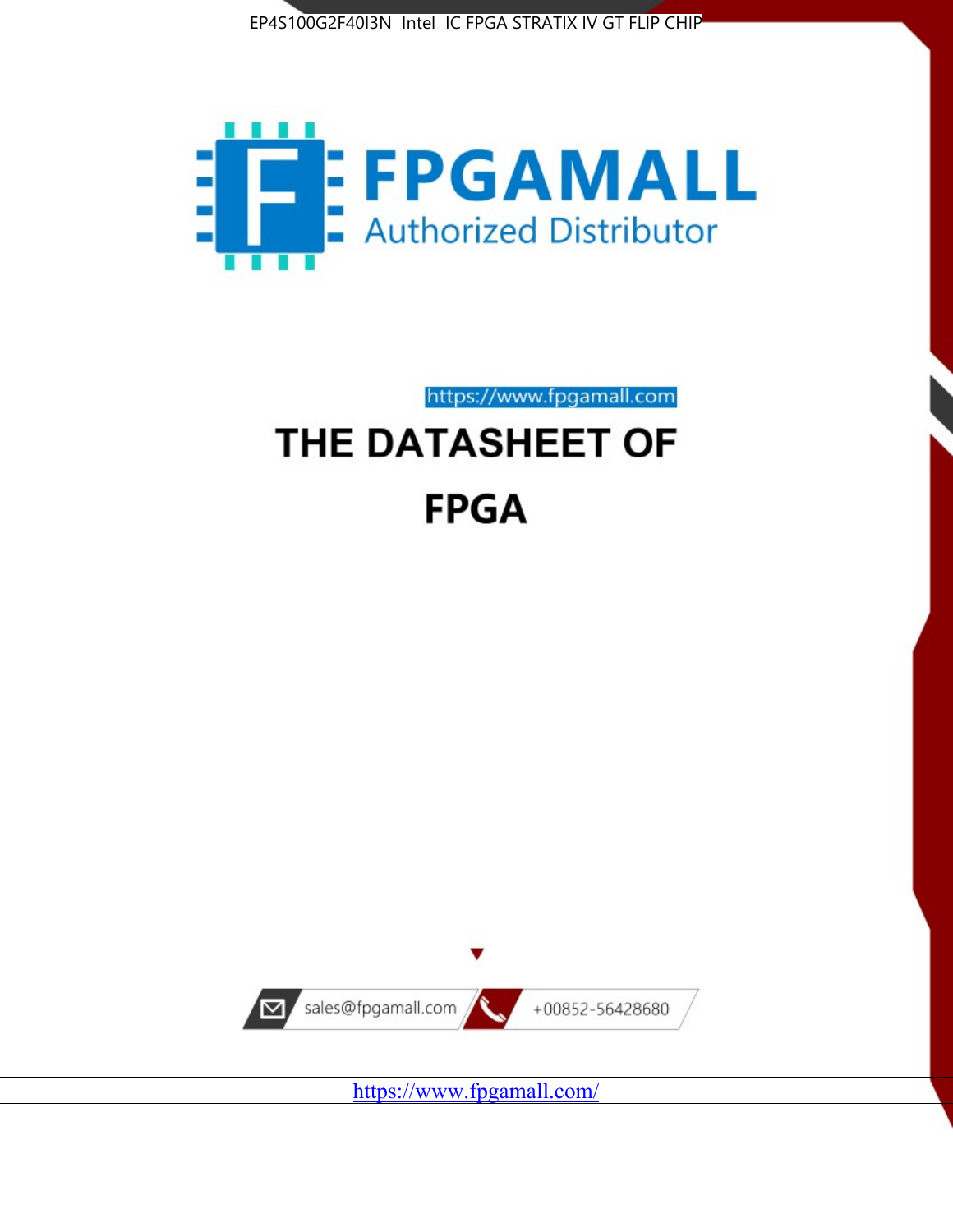EP4S100G2F40I3N Intel IC FPGA STRATIX IV GT FLIP CHIP



# **1. Overview for the Stratix IV Device Family**

**SIV51001-3.2**

Altera® Stratix® IV FPGAs deliver a breakthrough level of system bandwidth and power efficiency for high-end applications, allowing you to innovate without compromise. Stratix IV FPGAs are based on the Taiwan Semiconductor Manufacturing Company (TSMC) 40-nm process technology and surpass all other high-end FPGAs, with the highest logic density, most transceivers, and lowest power requirements.

The Stratix IV device family contains three optimized variants to meet different application requirements:

- Stratix IV E (Enhanced) FPGAs—up to 813,050 logic elements (LEs), 33,294 Kbits RAM, and  $1,288$   $18 \times 18$  bit multipliers
- Stratix IV GX transceiver FPGAs—up to 531,200 LEs, 27,376 Kbits RAM, 1,288 18 × 18-bit multipliers, and 48 full-duplex clock data recovery (CDR)-based transceivers at up to 8.5 Gbps
- Stratix IV GT—up to 531,200 LEs, 27,376 Kbits RAM, 1,288 18  $\times$  18-bit multipliers, and 48 full-duplex CDR-based transceivers at up to 11.3 Gbps

The complete Altera high-end solution includes the lowest risk, lowest total cost path to volume using HardCopy® IV ASICs for all the family variants, a comprehensive portfolio of application solutions customized for end-markets, and the industry leading Quartus® II software to increase productivity and performance.

f For information about upcoming Stratix IV device features, refer to the *[Upcoming](http://www.altera.com/literature/hb/stratix-iv/uf01001.pdf?GSA_pos=2&WT.oss_r=1&WT.oss=upcoming)  [Stratix IV Device Features](http://www.altera.com/literature/hb/stratix-iv/uf01001.pdf?GSA_pos=2&WT.oss_r=1&WT.oss=upcoming)* document.

f For information about changes to the currently published *Stratix IV Device Handbook*, refer to the *[Addendum to the Stratix IV Device Handbook](http://www.altera.com/literature/hb/stratix-iv/stx4_siv54002.pdf)* chapter.

This chapter contains the following sections:

- "Feature Summary" on page 1–2
- "Architecture Features" on page 1–6
- "Integrated Software Platform" on page 1–19
- "Ordering Information" on page 1–19

© 2011 Altera Corporation. All rights reserved. ALTERA, ARRIA, CYCLONE, HARDCOPY, MAX, MEGACORE, NIOS, QUARTUS and STRATIX are Reg. U.S. Pat. & Tm. Off.<br>and/or trademarks of Altera Corporation in the U.S. and other countri

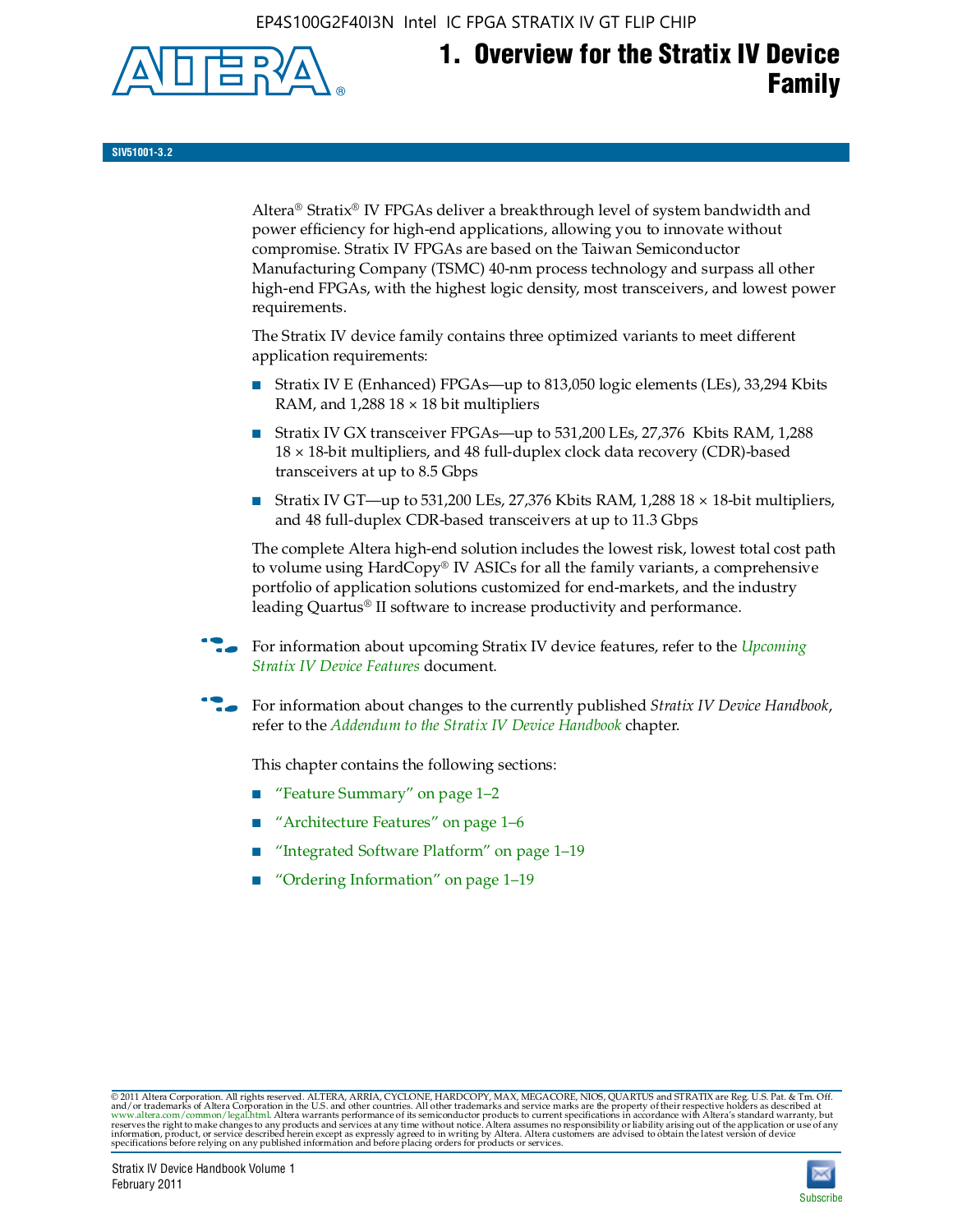# **Feature Summary**

The following list summarizes the Stratix IV device family features:

- Up to 48 full-duplex CDR-based transceivers in Stratix IV GX and GT devices supporting data rates up to 8.5 Gbps and 11.3 Gbps, respectively
- Dedicated circuitry to support physical layer functionality for popular serial protocols, such as PCI Express (PCIe) (PIPE) Gen1 and Gen2, Gbps Ethernet (GbE), Serial RapidIO, SONET/SDH, XAUI/HiGig, (OIF) CEI-6G, SD/HD/3G-SDI, Fibre Channel, SFI-5, and Interlaken
- Complete PCIe protocol solution with embedded PCIe hard IP blocks that implement PHY-MAC layer, Data Link layer, and Transaction layer functionality

**for more information, refer to the [PCI Express Compiler User Guide](http://www.altera.com/literature/ug/ug_pci_express.pdf).** 

- Programmable transmitter pre-emphasis and receiver equalization circuitry to compensate for frequency-dependent losses in the physical medium
- Typical physical medium attachment (PMA) power consumption of 100 mW at 3.125 Gbps and 135 mW at 6.375 Gbps per channel
- 72,600 to 813,050 equivalent LEs per device
- 7,370 to 33,294 Kbits of enhanced TriMatrix memory consisting of three RAM block sizes to implement true dual-port memory and FIFO buffers
- High-speed digital signal processing (DSP) blocks configurable as 9 × 9-bit,  $12 \times 12$ -bit,  $18 \times 18$ -bit, and  $36 \times 36$ -bit full-precision multipliers at up to 600 MHz
- Up to 16 global clocks (GCLK), 88 regional clocks (RCLK), and 132 periphery clocks (PCLK) per device
- Programmable power technology that minimizes power while maximizing device performance
- Up to 1,120 user I/O pins arranged in 24 modular I/O banks that support a wide range of single-ended and differential I/O standards
- Support for high-speed external memory interfaces including DDR, DDR2, DDR3 SDRAM, RLDRAM II, QDR II, and QDR II+ SRAM on up to 24 modular I/O banks
- High-speed LVDS I/O support with serializer/deserializer (SERDES), dynamic phase alignment (DPA), and soft-CDR circuitry at data rates up to 1.6 Gbps
- Support for source-synchronous bus standards, including SGMII, GbE, SPI-4 Phase 2 (POS-PHY Level 4), SFI-4.1, XSBI, UTOPIA IV, NPSI, and CSIX-L1
- Pinouts for Stratix IV E devices designed to allow migration of designs from Stratix III to Stratix IV E with minimal PCB impact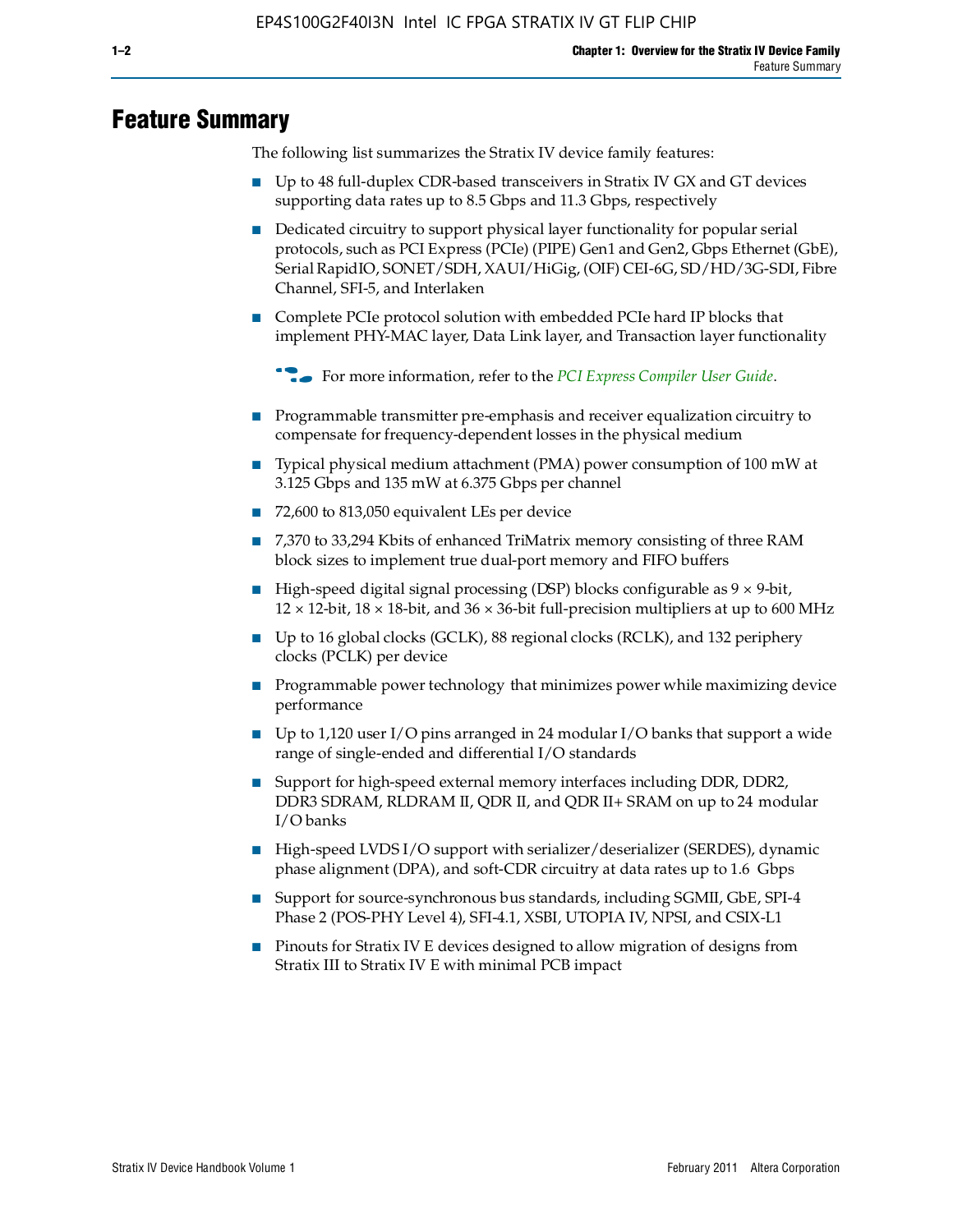# **Stratix IV GX Devices**

Stratix IV GX devices provide up to 48 full-duplex CDR-based transceiver channels per device:

- Thirty-two out of the 48 transceiver channels have dedicated physical coding sublayer (PCS) and physical medium attachment (PMA) circuitry and support data rates between 600 Mbps and 8.5 Gbps
- The remaining 16 transceiver channels have dedicated PMA-only circuitry and support data rates between 600 Mbps and 6.5 Gbps
- **1 The actual number of transceiver channels per device varies with device selection. For** more information about the exact transceiver count in each device, refer to Table 1–1 on page 1–11.
- 1 For more information about transceiver architecture, refer to the *[Transceiver](http://www/literature/hb/stratix-iv/stx4_siv52001.pdf)  [Architecture for Stratix IV Devices](http://www/literature/hb/stratix-iv/stx4_siv52001.pdf)* chapter.

Figure 1–1 shows a high-level Stratix IV GX chip view.

#### **Figure 1–1. Stratix IV GX Chip View** *(Note 1)*



(1) Resource counts vary with device selection, package selection, or both.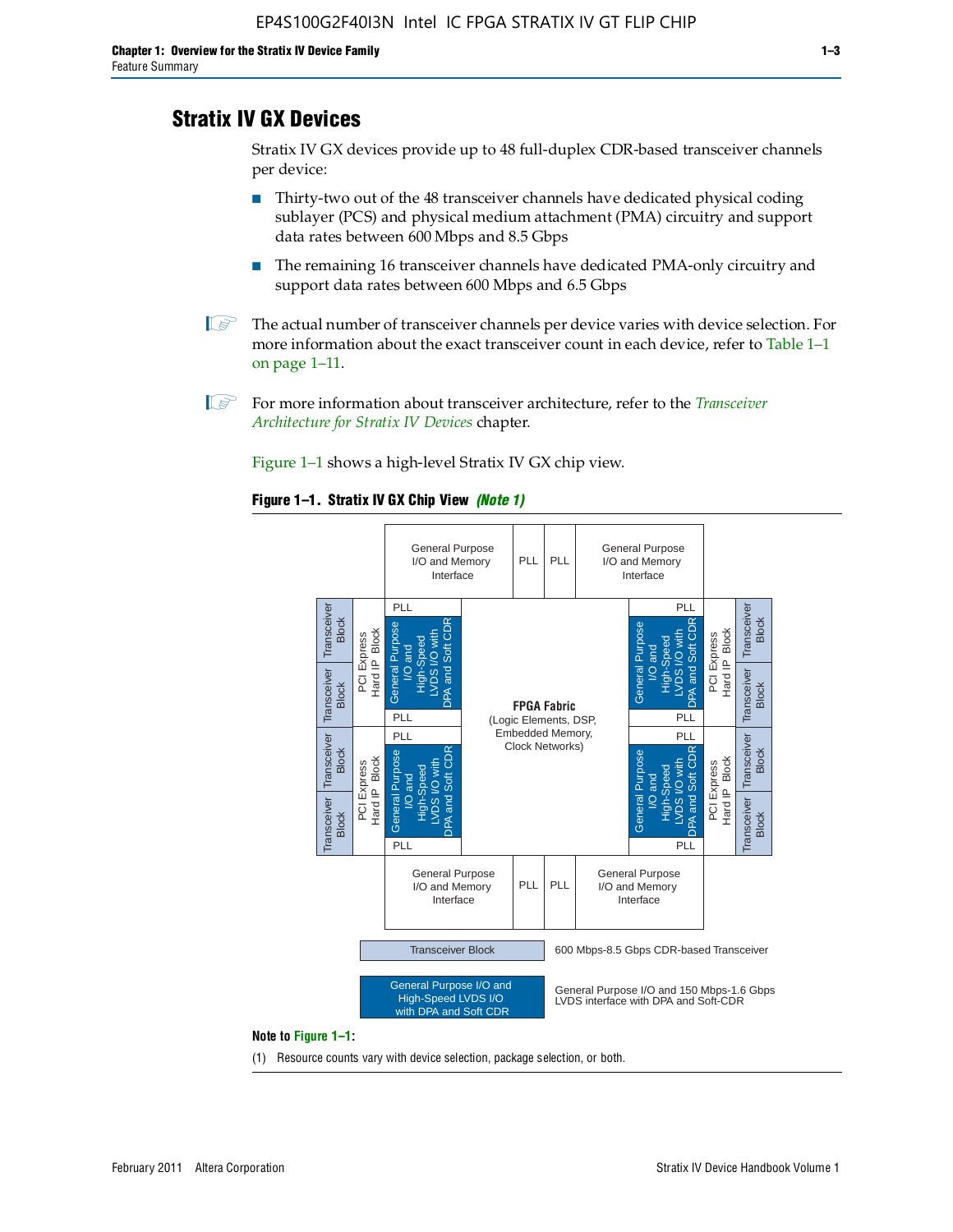# **Stratix IV E Device**

Stratix IV E devices provide an excellent solution for applications that do not require high-speed CDR-based transceivers, but are logic, user I/O, or memory intensive.

Figure 1–2 shows a high-level Stratix IV E chip view.





#### **Note to Figure 1–2:**

(1) Resource counts vary with device selection, package selection, or both.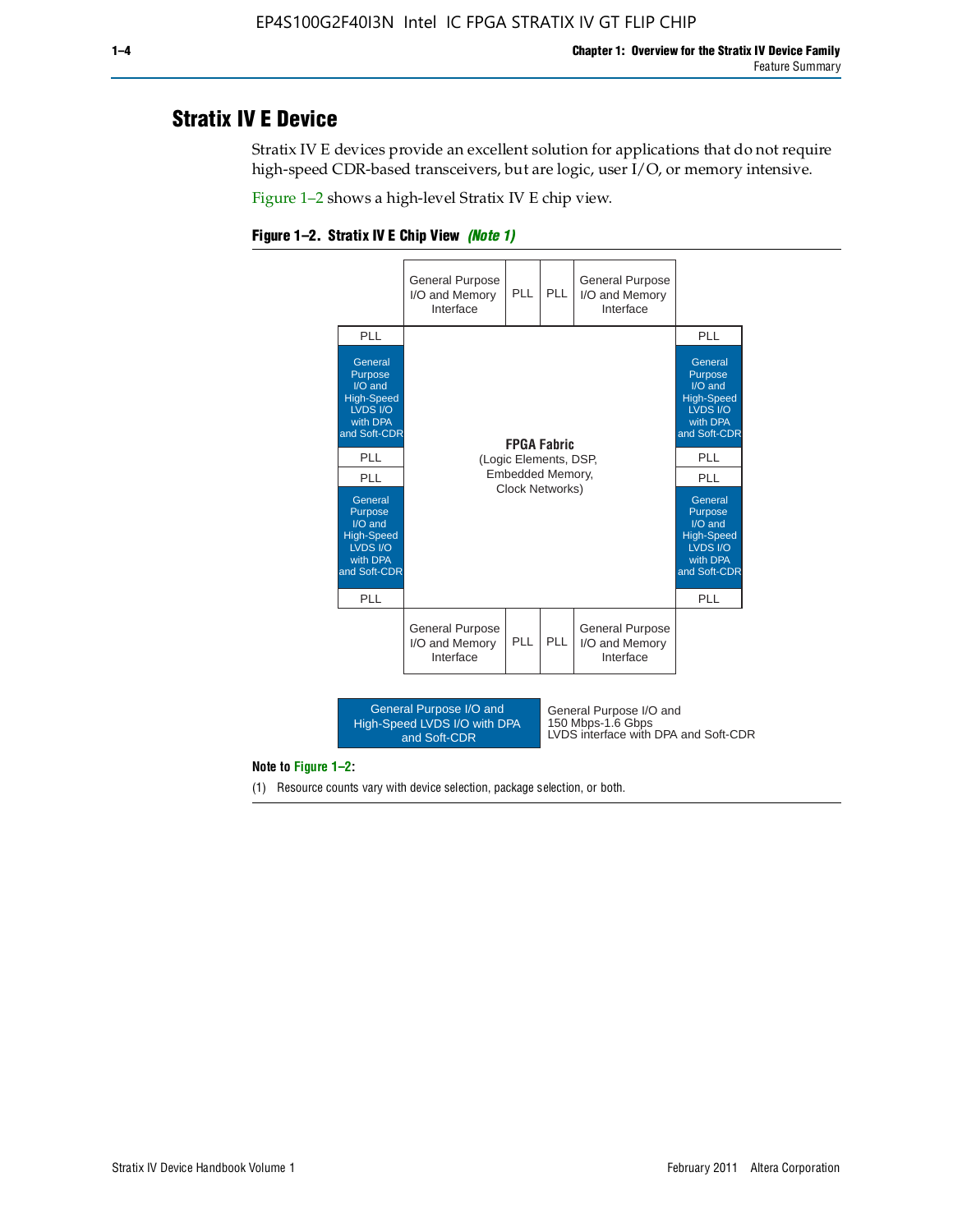# **Stratix IV GT Devices**

Stratix IV GT devices provide up to 48 CDR-based transceiver channels per device:

- Thirty-two out of the 48 transceiver channels have dedicated PCS and PMA circuitry and support data rates between 600 Mbps and 11.3 Gbps
- The remaining 16 transceiver channels have dedicated PMA-only circuitry and support data rates between 600 Mbps and 6.5 Gbps
- **1 The actual number of transceiver channels per device varies with device selection. For** more information about the exact transceiver count in each device, refer to Table 1–7 on page 1–16.
- $\mathbb{I}$  For more information about Stratix IV GT devices and transceiver architecture, refer to the *[Transceiver Architecture in Stratix IV Devices](http://www/literature/hb/stratix-iv/stx4_siv52001.pdf)* chapter.

Figure 1–3 shows a high-level Stratix IV GT chip view.

#### **Figure 1–3. Stratix IV GT Chip View** *(Note 1)*



(1) Resource counts vary with device selection, package selection, or both.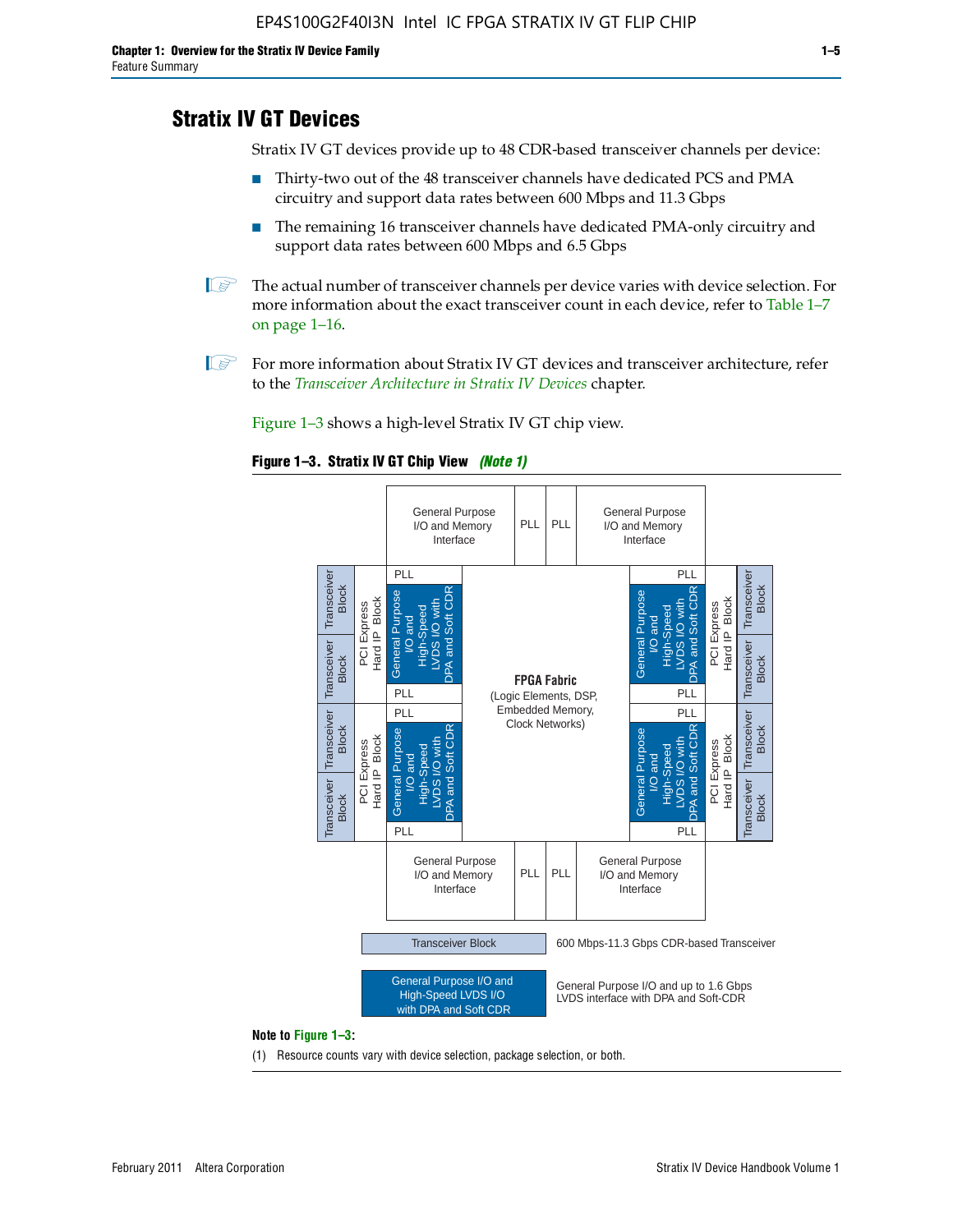# **Architecture Features**

The Stratix IV device family features are divided into high-speed transceiver features and FPGA fabric and I/O features.

## **High-Speed Transceiver Features**

The following sections describe high-speed transceiver features for Stratix IV GX and GT devices.

#### **Highest Aggregate Data Bandwidth**

Up to 48 full-duplex transceiver channels supporting data rates up to 8.5 Gbps in Stratix IV GX devices and up to 11.3 Gbps in Stratix IV GT devices.

#### **Wide Range of Protocol Support**

Physical layer support for the following serial protocols:

- Stratix IV GX—PCIe Gen1 and Gen2, GbE, Serial RapidIO, SONET/SDH, XAUI/HiGig, (OIF) CEI-6G, SD/HD/3G-SDI, Fibre Channel, SFI-5, GPON, SAS/SATA, HyperTransport 1.0 and 3.0, and Interlaken
- Stratix IV GT—40G/100G Ethernet, SFI-S, Interlaken, SFI-5.1, Serial RapidIO, SONET/SDH, XAUI/HiGig, (OIF) CEI-6G, 3G-SDI, and Fibre Channel
- Extremely flexible and easy-to-configure transceiver data path to implement proprietary protocols
- PCIe Support
	- Complete PCIe Gen1 and Gen2 protocol stack solution compliant to PCI Express base specification 2.0 that includes PHY-MAC, Data Link, and transaction layer circuitry embedded in PCI Express hard IP blocks
	- **f For more information, refer to the [PCI Express Compiler User Guide](http://www.altera.com/literature/ug/ug_pci_express.pdf).**
	- Root complex and end-point applications
	- $\blacksquare$  ×1, ×4, and ×8 lane configurations
	- PIPE 2.0-compliant interface
	- Embedded circuitry to switch between Gen1 and Gen2 data rates
	- Built-in circuitry for electrical idle generation and detection, receiver detect, power state transitions, lane reversal, and polarity inversion
	- 8B/10B encoder and decoder, receiver synchronization state machine, and ± 300 parts per million (ppm) clock compensation circuitry
	- Transaction layer support for up to two virtual channels (VCs)

 $\mathbb{I}$  The high-speed transceiver features apply only to Stratix IV GX and Stratix IV GT devices.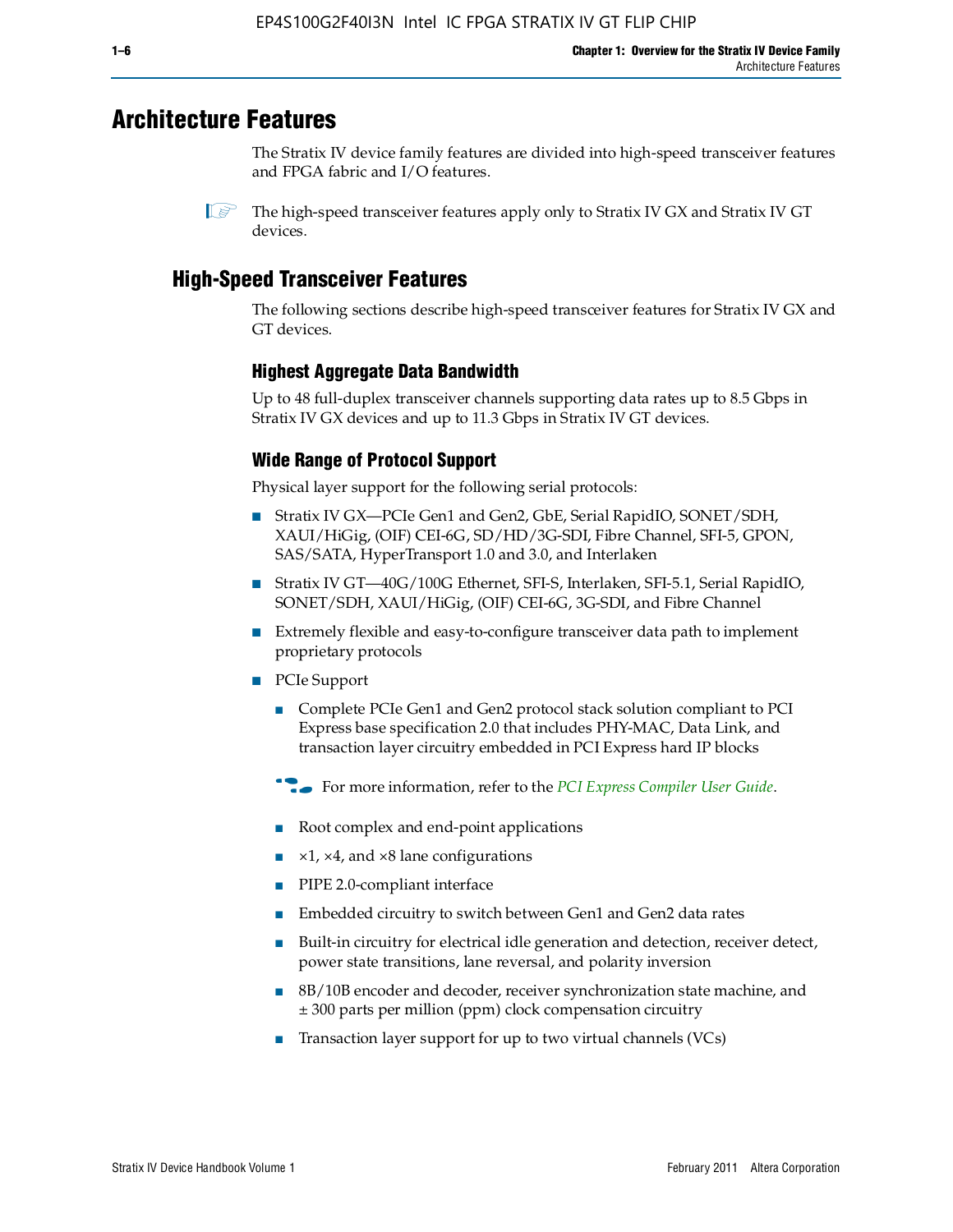- XAUI/HiGig Support
	- Compliant to IEEE802.3ae specification
	- **■** Embedded state machine circuitry to convert XGMII idle code groups  $(|1| \cdot |)$ to and from idle ordered sets  $(||A||, |K||, |R||)$  at the transmitter and receiver, respectively
	- 8B/10B encoder and decoder, receiver synchronization state machine, lane deskew, and  $\pm 100$  ppm clock compensation circuitry
- GbE Support
	- Compliant to IEEE802.3-2005 specification
	- Automatic idle ordered set  $(11/7/12/7)$  generation at the transmitter, depending on the current running disparity
	- 8B/10B encoder and decoder, receiver synchronization state machine, and ± 100 ppm clock compensation circuitry
- Support for other protocol features such as MSB-to-LSB transmission in SONET/SDH configuration and spread-spectrum clocking in PCIe configurations

#### **Diagnostic Features**

- Serial loopback from the transmitter serializer to the receiver CDR for transceiver PCS and PMA diagnostics
- Reverse serial loopback pre- and post-CDR to transmitter buffer for physical link diagnostics
- Loopback master and slave capability in PCI Express hard IP blocks
- **For more information, refer to the** *[PCI Express Compiler User Guide](http://www.altera.com/literature/ug/ug_pci_express.pdf)***.**

#### **Signal Integrity**

Stratix IV devices simplify the challenge of signal integrity through a number of chip, package, and board-level enhancements to enable efficient high-speed data transfer into and out of the device. These enhancements include:

- Programmable 3-tap transmitter pre-emphasis with up to 8,192 pre-emphasis levels to compensate for pre-cursor and post-cursor inter-symbol interference (ISI)
- Up to 900% boost capability on the first pre-emphasis post-tap
- User-controlled and adaptive 4-stage receiver equalization with up to 16 dB of high-frequency gain
- On-die power supply regulators for transmitter and receiver phase-locked loop (PLL) charge pump and voltage controlled oscillator (VCO) for superior noise immunity
- On-package and on-chip power supply decoupling to satisfy transient current requirements at higher frequencies, thereby reducing the need for on-board decoupling capacitors
- Calibration circuitry for transmitter and receiver on-chip termination (OCT) resistors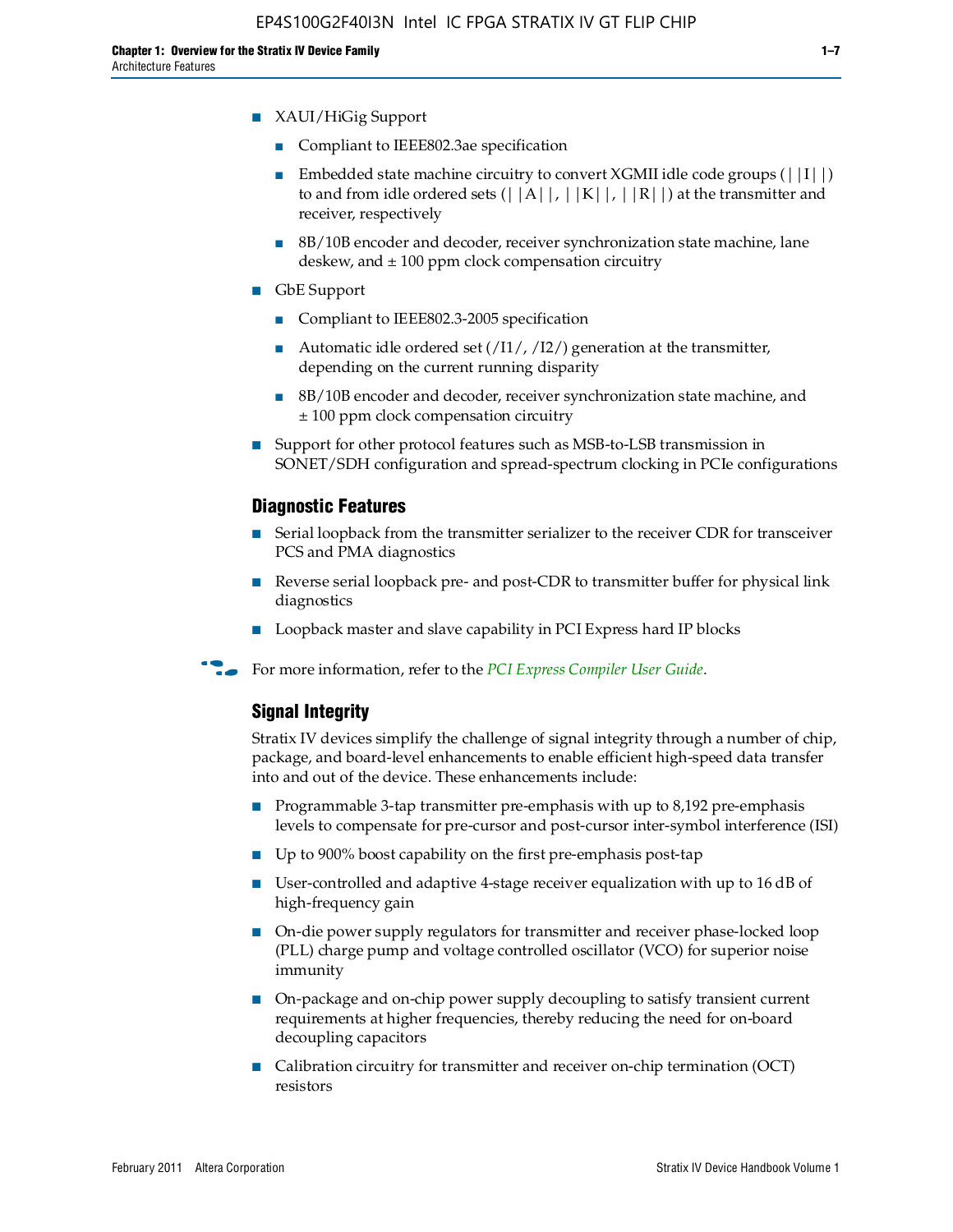# **FPGA Fabric and I/O Features**

The following sections describe the Stratix IV FPGA fabric and I/O features.

#### **Device Core Features**

- Up to 531,200 LEs in Stratix IV GX and GT devices and up to 813,050 LEs in Stratix IV E devices, efficiently packed in unique and innovative adaptive logic modules (ALMs)
- Ten ALMs per logic array block (LAB) deliver faster performance, improved logic utilization, and optimized routing
- Programmable power technology, including a variety of process, circuit, and architecture optimizations and innovations
- Programmable power technology available to select power-driven compilation options for reduced static power consumption

#### **Embedded Memory**

- TriMatrix embedded memory architecture provides three different memory block sizes to efficiently address the needs of diversified FPGA designs:
	- 640-bit MLAB
	- 9-Kbit M9K
	- 144-Kbit M144K
- Up to 33,294 Kbit of embedded memory operating at up to 600 MHz
- Each memory block is independently configurable to be a single- or dual-port RAM, FIFO, ROM, or shift register

### **Digital Signal Processing (DSP) Blocks**

- Flexible DSP blocks configurable as  $9 \times 9$ -bit,  $12 \times 12$ -bit,  $18 \times 18$ -bit, and 36 × 36-bit full-precision multipliers at up to 600 MHz with rounding and saturation capabilities
- Faster operation due to fully pipelined architecture and built-in addition, subtraction, and accumulation units to combine multiplication results
- Optimally designed to support advanced features such as adaptive filtering, barrel shifters, and finite and infinite impulse response (FIR and IIR) filters

#### **Clock Networks**

- Up to 16 global clocks and 88 regional clocks optimally routed to meet the maximum performance of 800 MHz
- Up to 112 and 132 periphery clocks in Stratix IV GX and Stratix IV E devices, respectively
- Up to 66 (16 GCLK + 22 RCLK + 28 PCLK) clock networks per device quadrant in Stratix IV GX and Stratix IV GT devices
- **•** Up to 71 (16 GCLK + 22 RCLK + 33 PCLK) clock networks per device quadrant in Stratix IV E devices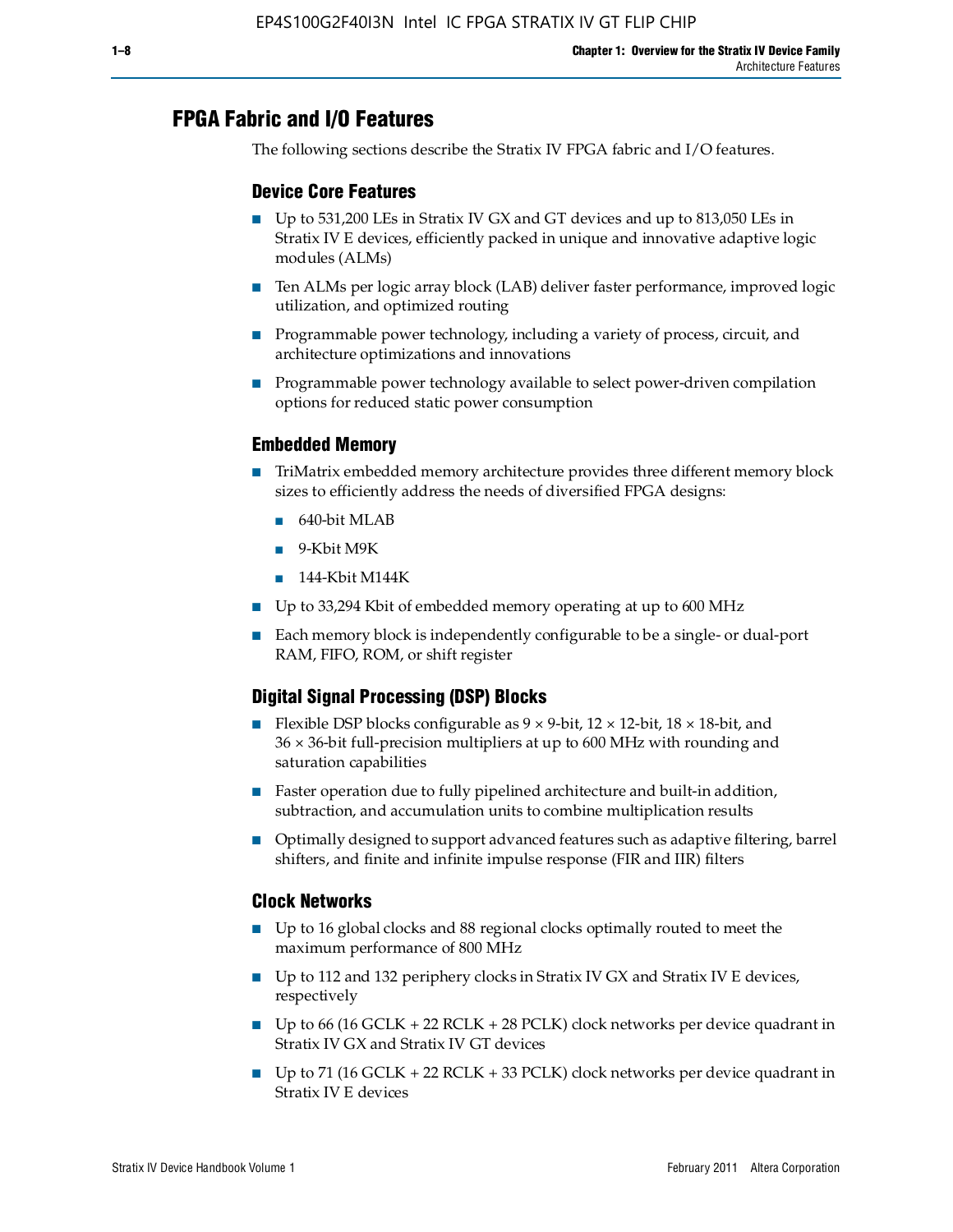#### **PLLs**

- Three to 12 PLLs per device supporting spread-spectrum input tracking, programmable bandwidth, clock switchover, dynamic reconfiguration, and delay compensation
- On-chip PLL power supply regulators to minimize noise coupling

#### **I/O Features**

- Sixteen to 24 modular I/O banks per device with 24 to 48 I/Os per bank designed and packaged for optimal simultaneous switching noise (SSN) performance and migration capability
- Support for a wide range of industry I/O standards, including single-ended (LVTTL/CMOS/PCI/PCIX), differential (LVDS/mini-LVDS/RSDS), voltage-referenced single-ended and differential (SSTL/HSTL Class I/II) I/O standards
- **O**n-chip series  $(R_S)$  and on-chip parallel  $(R_T)$  termination with auto-calibration for single-ended I/Os and on-chip differential  $(R_D)$  termination for differential I/Os
- Programmable output drive strength, slew rate control, bus hold, and weak pull-up capability for single-ended I/Os
- User I/O:GND:V<sub>CC</sub> ratio of 8:1:1 to reduce loop inductance in the package—PCB interface
- **•** Programmable transmitter differential output voltage ( $V_{OD}$ ) and pre-emphasis for high-speed LVDS I/O

#### **High-Speed Differential I/O with DPA and Soft-CDR**

- Dedicated circuitry on the left and right sides of the device to support differential links at data rates from 150 Mbps to 1.6 Gbps
- Up to 98 differential SERDES in Stratix IV GX devices, up to 132 differential SERDES in Stratix IV E devices, and up to 47 differential SERDES in Stratix IV GT devices
- DPA circuitry at the receiver automatically compensates for channel-to-channel and channel-to-clock skew in source synchronous interfaces
- Soft-CDR circuitry at the receiver allows implementation of asynchronous serial interfaces with embedded clocks at up to 1.6 Gbps data rate (SGMII and GbE)

#### **External Memory Interfaces**

- Support for existing and emerging memory interface standards such as DDR SDRAM, DDR2 SDRAM, DDR3 SDRAM, QDRII SRAM, QDRII+ SRAM, and RLDRAM II
- DDR3 up to 1,067 Mbps/533 MHz
- Programmable DQ group widths of 4 to 36 bits (includes parity bits)
- Dynamic OCT, trace mismatch compensation, read-write leveling, and half-rate register capabilities provide a robust external memory interface solution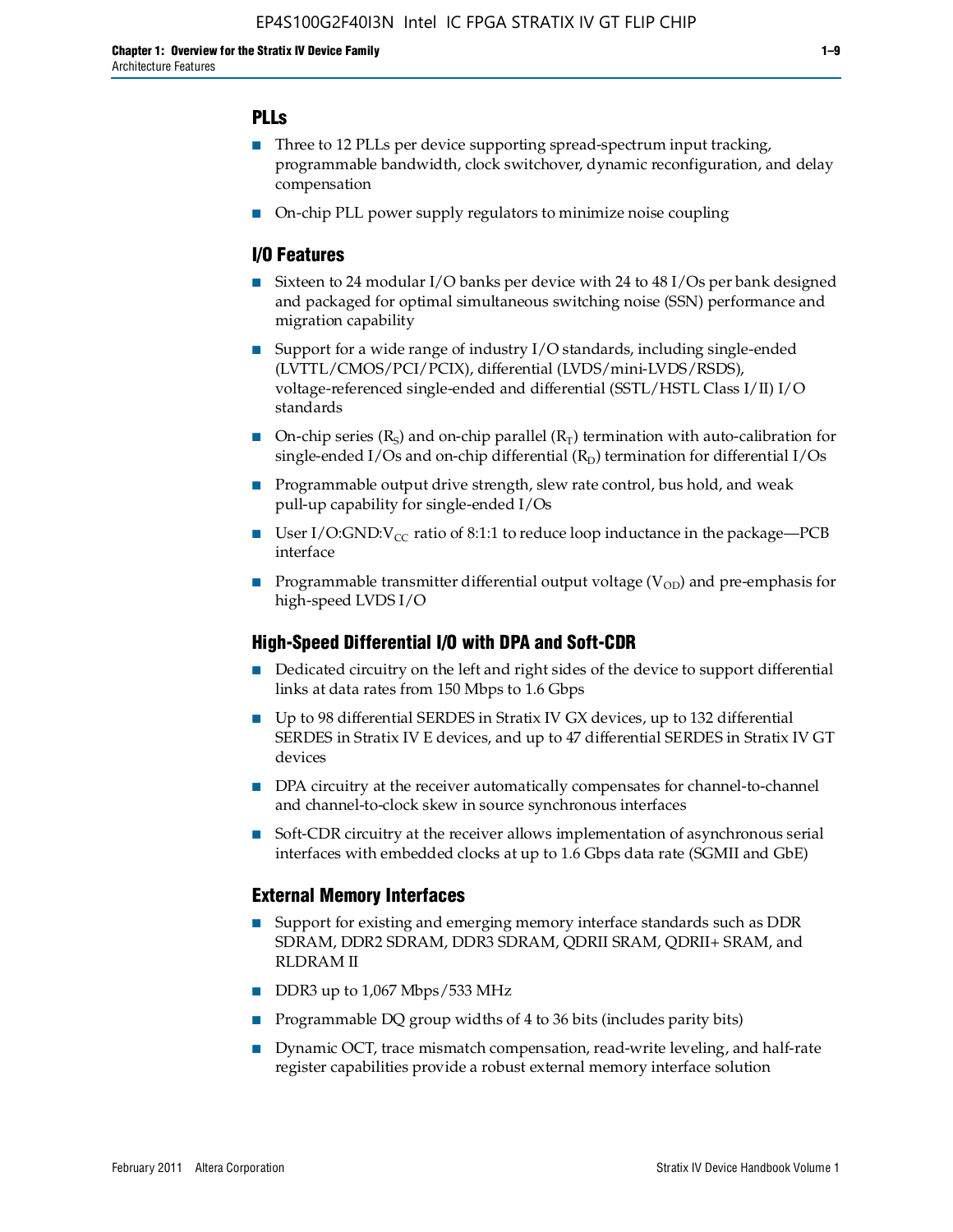### **System Integration**

- All Stratix IV devices support hot socketing
- Four configuration modes:
	- Passive Serial (PS)
	- Fast Passive Parallel (FPP)
	- Fast Active Serial (FAS)
	- JTAG configuration
- Ability to perform remote system upgrades
- 256-bit advanced encryption standard (AES) encryption of configuration bits protects your design against copying, reverse engineering, and tampering
- Built-in soft error detection for configuration RAM cells

For more information about how to connect the PLL, external memory interfaces,  $I/O$ , high-speed differential I/O, power, and the JTAG pins to PCB, refer to the *[Stratix IV GX and Stratix IV E Device Family Pin Connection Guidelines](http://www.altera.com/literature/dp/stratix4/PCG-01005.pdf)* and the *[Stratix IV GT Device Family Pin Connection Guidelines](http://www.altera.com/literature/dp/stratix4/PCG-01006.pdf)*.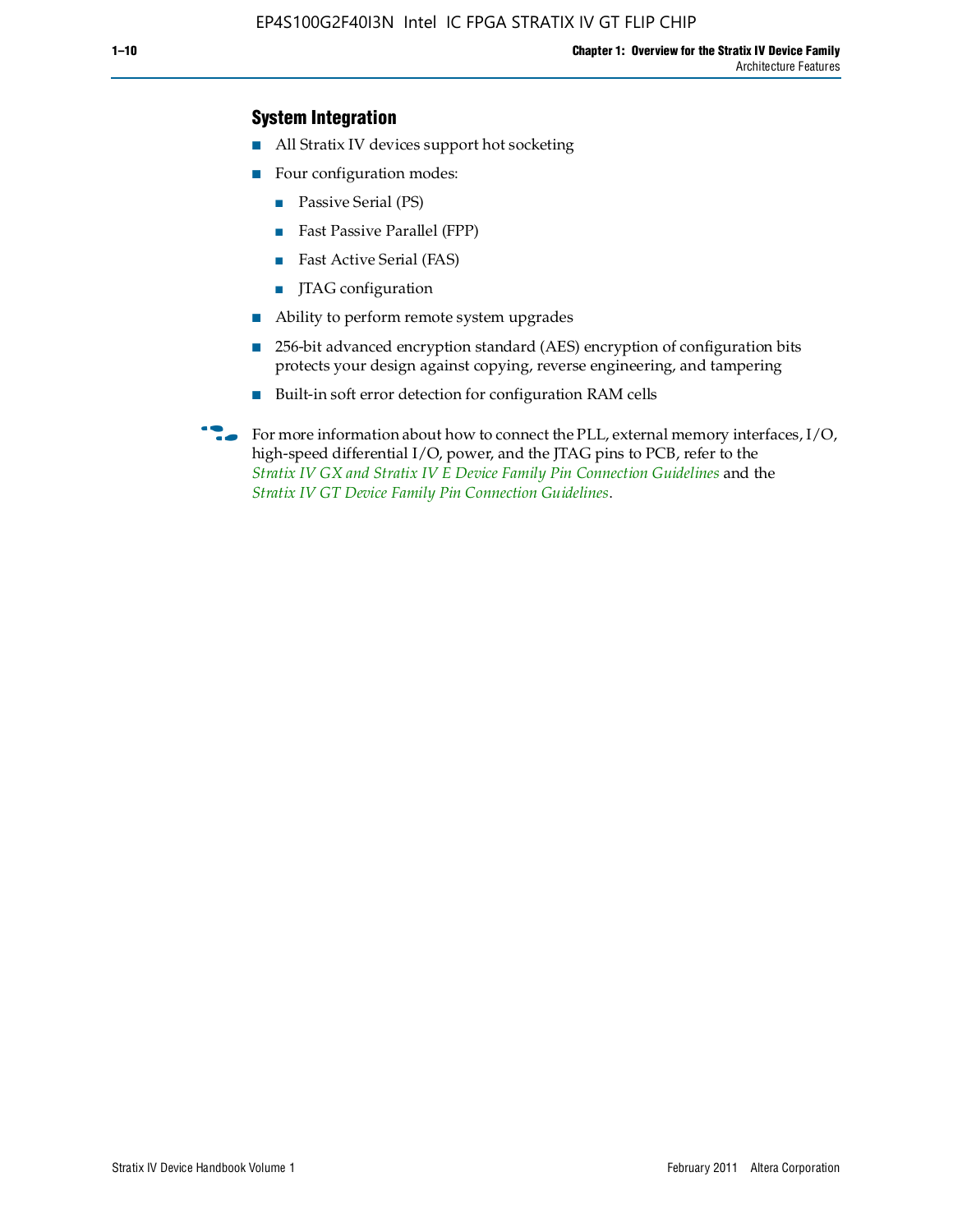| <b>Feature</b>                                                       | EP4SGX70                       |                   |                          | <b>EP4SGX110</b>                |    |                          | <b>EP4SGX180</b> |                               |                          |      | <b>EP4SGX230</b>         |                                   |                   |                                 |                          | <b>EP4SGX290</b>  |                          |       |                |                                  |                          |                | <b>EP4SGX360</b> |       |       |                |         | <b>EP4SGX530</b> |          |
|----------------------------------------------------------------------|--------------------------------|-------------------|--------------------------|---------------------------------|----|--------------------------|------------------|-------------------------------|--------------------------|------|--------------------------|-----------------------------------|-------------------|---------------------------------|--------------------------|-------------------|--------------------------|-------|----------------|----------------------------------|--------------------------|----------------|------------------|-------|-------|----------------|---------|------------------|----------|
| <b>Package</b><br><b>Option</b>                                      | F780                           | F1152             | F780                     | F1152                           |    | F780                     | F1152            |                               | F1517                    | F780 | F1152                    |                                   | F1517             | F780                            |                          | F1152             | F1517                    | F1760 | F1932          | F780                             | F1152                    |                | F1517            | F1760 | F1932 | F1152          | F1517   | F1760            | 932<br>됴 |
| <b>ALMs</b>                                                          |                                | 29,040            |                          | 42,240                          |    |                          | 70,300           |                               |                          |      | 91,200                   |                                   |                   |                                 |                          | 116,480           |                          |       |                |                                  |                          | 141,440        |                  |       |       |                | 212,480 |                  |          |
| LEs                                                                  |                                | 72,600            |                          | 105,600                         |    |                          | 175,750          |                               |                          |      | 228,000                  |                                   |                   |                                 |                          | 291,200           |                          |       |                |                                  |                          |                | 353,600          |       |       |                | 531,200 |                  |          |
| 0.6 Gbps-<br>8.5 Gbps<br><b>Transceivers</b><br>$(PMA + PCs)$<br>(1) | $\qquad \qquad \longleftarrow$ | 16                |                          | $\hspace{0.1mm}-\hspace{0.1mm}$ | 16 | $\overline{\phantom{m}}$ | —                | 16                            | 24                       | —    | $\overline{\phantom{m}}$ | 16                                | 24                | $\hspace{0.1mm}-\hspace{0.1mm}$ | $\overline{\phantom{m}}$ | 16                | 24                       | 24    | 32             | $\hspace{0.05cm}$                | $\overline{\phantom{m}}$ | 16             | 24               | 24    | 32    | 16             | 24      | 24               | 32       |
| 0.6 Gbps-<br>6.5 Gbps<br>Transceivers<br>$(PMA + PCs)$<br>(1)        | 8                              | $\hspace{0.05cm}$ | 8                        | 16                              |    | 8                        | 16               | $\overbrace{\phantom{13333}}$ | $\overline{\phantom{0}}$ | 8    | 16                       | $\overbrace{\phantom{123221111}}$ | $\hspace{0.05cm}$ | 16                              | 16                       | $\hspace{0.05cm}$ | $\overline{\phantom{0}}$ | --    |                | 16                               | 16                       | —              | -                |       | --    | --             |         |                  |          |
| PMA-only<br>CMU<br>Channels<br>$(0.6$ Gbps-<br>6.5 Gbps)             | $\overline{\phantom{m}}$       | 8                 | $\overline{\phantom{0}}$ |                                 | 8  |                          |                  | 8                             | 12                       |      |                          | 8                                 | 12                | $\hspace{0.1mm}-\hspace{0.1mm}$ |                          | 8                 | 12                       | 12    | 16             |                                  | $\overline{\phantom{0}}$ | 8              | 12               | 12    | 16    | 8              | 12      | 12               | 16       |
| PCI Express<br>hard IP<br><b>Blocks</b>                              | $\overline{1}$                 | $\overline{2}$    | $\mathbf{1}$             | $\overline{2}$                  |    | $\mathbf{1}$             |                  | $\overline{2}$                |                          | 1    |                          | $\overline{2}$                    |                   |                                 |                          | $\overline{c}$    |                          |       | $\overline{4}$ |                                  |                          | $\overline{c}$ |                  |       | 4     | $\overline{2}$ |         | 4                |          |
| High-Speed<br><b>LVDS</b><br>SERDES (up<br>to $1.6$ Gbps)<br>(4)     | 28                             | 56                | 28                       | 28                              | 56 | 28                       | 44               |                               | 88                       | 28   | 44                       |                                   | 88                |                                 | 44                       |                   | 88                       | 88    | 98             | $\overbrace{\phantom{12322111}}$ | 44                       |                | 88               | 88    | 98    | 44             | 88      | 88               | 98       |
| SPI-4.2 Links                                                        | $\mathbf{1}$                   |                   |                          | $\mathbf{1}$                    |    | $\mathbf{1}$             | $\overline{2}$   |                               | 4                        | -1   | $\overline{2}$           |                                   | $\overline{4}$    |                                 | $\overline{2}$           |                   |                          | 4     |                | $\overbrace{\phantom{12322111}}$ | $\overline{2}$           |                |                  | 4     |       | $\overline{2}$ |         | 4                |          |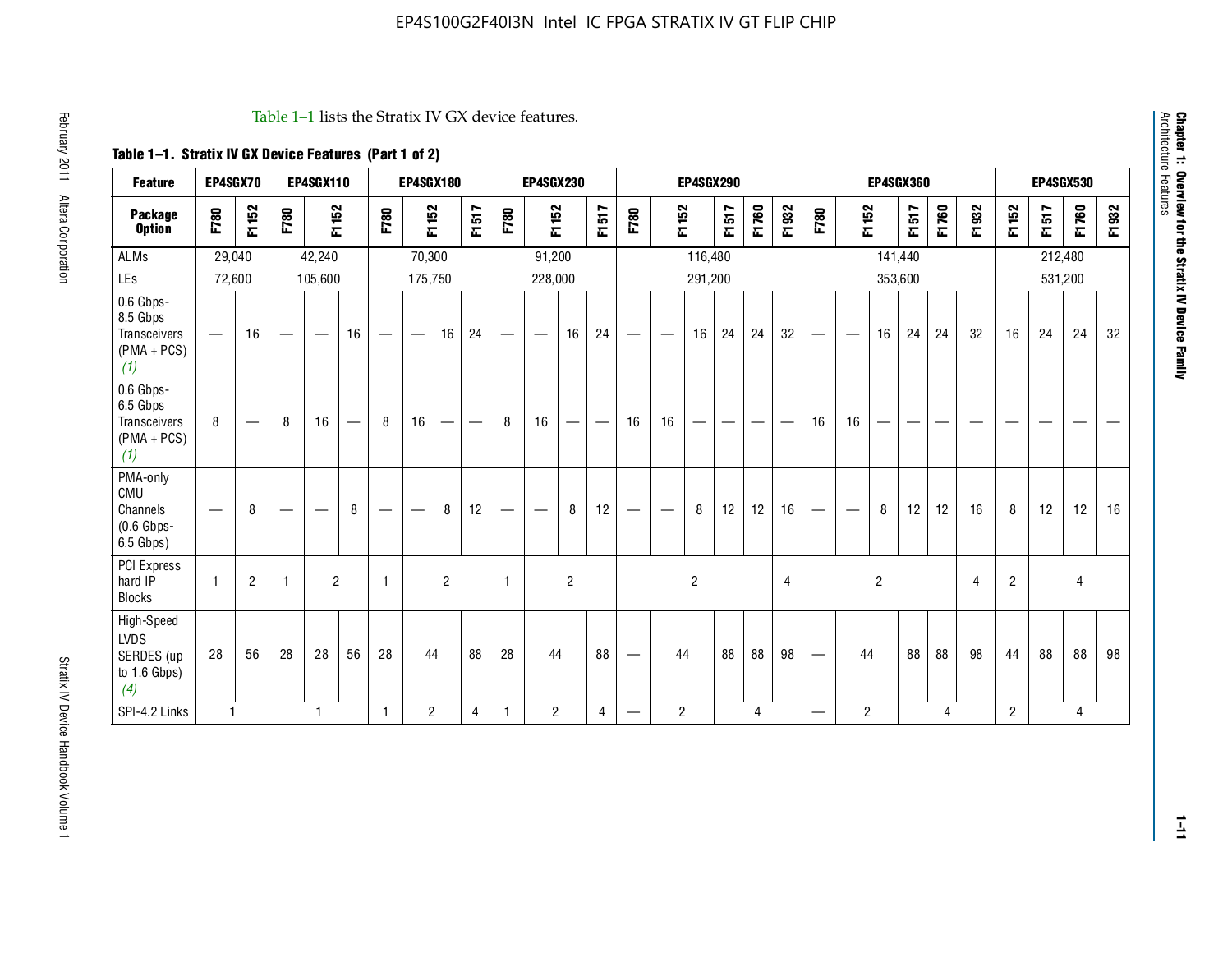**Table 1–1. Stratix IV GX Device Features (Part 2 of 2)**

| <b>Feature</b>                                                                                                                                                                                                                                                                                                                                                                                                                                                                      | EP4SGX70                    |                        |                             | EP4SGX110                   |                        |                             | EP4SGX180                           |                      |                        |                             | <b>EP4SGX230</b>            |                        |                        |                    |                             | <b>EP4SGX290</b>       |                        |                        |                        |                       |                             | <b>EP4SGX360</b>       |                        |                        |                        |                        | <b>EP4SGX530</b>       |                        |                        |
|-------------------------------------------------------------------------------------------------------------------------------------------------------------------------------------------------------------------------------------------------------------------------------------------------------------------------------------------------------------------------------------------------------------------------------------------------------------------------------------|-----------------------------|------------------------|-----------------------------|-----------------------------|------------------------|-----------------------------|-------------------------------------|----------------------|------------------------|-----------------------------|-----------------------------|------------------------|------------------------|--------------------|-----------------------------|------------------------|------------------------|------------------------|------------------------|-----------------------|-----------------------------|------------------------|------------------------|------------------------|------------------------|------------------------|------------------------|------------------------|------------------------|
| <b>Package</b><br><b>Option</b>                                                                                                                                                                                                                                                                                                                                                                                                                                                     | F780                        | F1152                  | F780                        | F1152                       |                        | F780                        | F1152                               |                      | F1517                  | F780                        | F1152                       |                        | F1517                  | F780               | F1152                       |                        | F1517                  | F1760                  | F1932                  | F780                  | F1152                       |                        | F1517                  | F1760                  | F1932                  | F1152                  | F1517                  | F1760                  | F1932                  |
| M9K Blocks<br>$(256 \times$<br>36 bits)                                                                                                                                                                                                                                                                                                                                                                                                                                             | 462                         |                        |                             | 660                         |                        |                             | 950                                 |                      |                        |                             | 1,235                       |                        |                        |                    |                             | 936                    |                        |                        |                        |                       |                             | 1,248                  |                        |                        |                        |                        |                        | 1,280                  |                        |
| M144K<br><b>Blocks</b><br>$(2048 \times$<br>72 bits)                                                                                                                                                                                                                                                                                                                                                                                                                                | 16                          |                        |                             | 16                          |                        |                             | 20                                  |                      |                        |                             | 22                          |                        |                        |                    |                             | 36                     |                        |                        |                        |                       |                             | 48                     |                        |                        |                        |                        | 64                     |                        |                        |
| <b>Total Memory</b><br>(MLAB+M9K<br>$+M144K)$<br>Kbits                                                                                                                                                                                                                                                                                                                                                                                                                              | 7,370                       |                        |                             | 9,564                       |                        |                             | 13.627                              |                      |                        |                             | 17,133                      |                        |                        |                    |                             | 17,248                 |                        |                        |                        |                       |                             | 22,564                 |                        |                        |                        |                        |                        | 27,376                 |                        |
| Embedded<br><b>Multipliers</b><br>$18 \times 18$ (2)                                                                                                                                                                                                                                                                                                                                                                                                                                | 384                         |                        |                             | 512                         |                        |                             | 920                                 |                      |                        |                             | 1,288                       |                        |                        |                    |                             | 832                    |                        |                        |                        |                       |                             | 1,040                  |                        |                        | 1,02<br>4              |                        |                        | 1,024                  |                        |
| PLLs                                                                                                                                                                                                                                                                                                                                                                                                                                                                                | 3                           | $\overline{4}$         | 3                           | $\overline{4}$              |                        | 3                           | 6                                   |                      | 8                      | 3                           | 6                           |                        | 8                      | 4                  | 6                           |                        | 8                      | 12                     | 12                     | 4                     | 6                           |                        | 8                      | 12                     | 12                     | 6                      | 8                      | 12                     | 12                     |
| User I/Os $(3)$                                                                                                                                                                                                                                                                                                                                                                                                                                                                     | 372                         | 488                    | 372                         | 372                         | 48<br>8                | 372                         | 56<br>$\overline{4}$                | 56<br>4              | 74<br>$\overline{4}$   | 372                         | 564                         | 56<br>4                | 74<br>4                | 289                | 564                         | 56<br>$\overline{4}$   | 74<br>$\overline{4}$   | 88<br>$\mathbf{0}$     | 92<br>$\mathbf{0}$     | 289                   | 564                         | 56<br>4                | 74<br>$\overline{4}$   | 88<br>$\Omega$         | 920                    | 564                    | 744                    | 880                    | 920                    |
| Speed Grade<br>(fastest to<br>slowest) $(5)$                                                                                                                                                                                                                                                                                                                                                                                                                                        | $-2\times$<br>$-3,$<br>$-4$ | $-2,$<br>$-3,$<br>$-4$ | $-2\times$<br>$-3,$<br>$-4$ | $-2\times$<br>$-3,$<br>$-4$ | $-2,$<br>$-3,$<br>$-4$ | $-2\times$<br>$-3,$<br>$-4$ | $-2$<br>$\times$ ,<br>$-3,$<br>$-4$ | $-2$<br>$-3$<br>$-4$ | $-2,$<br>$-3,$<br>$-4$ | $-2\times$<br>$-3,$<br>$-4$ | $-2\times$<br>$-3,$<br>$-4$ | $-2,$<br>$-3,$<br>$-4$ | $-2,$<br>$-3,$<br>$-4$ | -2∝<br>$-3,$<br>-4 | $-2\times$<br>$-3,$<br>$-4$ | $-2,$<br>$-3,$<br>$-4$ | $-2,$<br>$-3,$<br>$-4$ | $-2,$<br>$-3,$<br>$-4$ | $-2,$<br>$-3,$<br>$-4$ | $-2$<br>$-3,$<br>$-4$ | $-2\times$<br>$-3,$<br>$-4$ | $-2,$<br>$-3,$<br>$-4$ | $-2,$<br>$-3,$<br>$-4$ | $-2,$<br>$-3,$<br>$-4$ | $-2,$<br>$-3,$<br>$-4$ | $-2,$<br>$-3,$<br>$-4$ | $-2,$<br>$-3,$<br>$-4$ | $-2,$<br>$-3,$<br>$-4$ | $-2,$<br>$-3,$<br>$-4$ |
| Notes to Table 1-1:                                                                                                                                                                                                                                                                                                                                                                                                                                                                 |                             |                        |                             |                             |                        |                             |                                     |                      |                        |                             |                             |                        |                        |                    |                             |                        |                        |                        |                        |                       |                             |                        |                        |                        |                        |                        |                        |                        |                        |
| (1) The total number of transceivers is divided equally between the left and right side of each device, except for the devices in the F780 package. These devices have eight transceiver channels located only<br>on the right side of the device.<br>Four multiplier adder mode.<br>(2)                                                                                                                                                                                            |                             |                        |                             |                             |                        |                             |                                     |                      |                        |                             |                             |                        |                        |                    |                             |                        |                        |                        |                        |                       |                             |                        |                        |                        |                        |                        |                        |                        |                        |
| The user I/Os count from pin-out files includes all general purpose I/O, dedicated clock pins, and dual purpose configuration pins. Transceiver pins and dedicated configuration pins are not included in<br>(3)<br>the pin count.                                                                                                                                                                                                                                                  |                             |                        |                             |                             |                        |                             |                                     |                      |                        |                             |                             |                        |                        |                    |                             |                        |                        |                        |                        |                       |                             |                        |                        |                        |                        |                        |                        |                        |                        |
| Total pairs of high-speed LVDS SERDES take the lowest channel count of $R_x/T_x$ .<br>(4)                                                                                                                                                                                                                                                                                                                                                                                           |                             |                        |                             |                             |                        |                             |                                     |                      |                        |                             |                             |                        |                        |                    |                             |                        |                        |                        |                        |                       |                             |                        |                        |                        |                        |                        |                        |                        |                        |
| The difference between the Stratix IV GX devices in the -2 and -2x speed grades is the number of available transceiver channels. The -2 device allows you to use the transceiver CMU blocks as transceiver<br>(5)<br>channels. The -2x device does NOT allow you to use the CMU blocks as transceiver channels. In addition to the reduction of available transceiver channels in the Stratix IV GX -2x device, the data rates<br>in the $-2\times$ device are limited to 6.5 Gbps. |                             |                        |                             |                             |                        |                             |                                     |                      |                        |                             |                             |                        |                        |                    |                             |                        |                        |                        |                        |                       |                             |                        |                        |                        |                        |                        |                        |                        |                        |

#### **Notes to Table 1–1:**

- (4) Total pairs of high-speed LVDS SERDES take the lowest channel count of  $R_X/T_X$ .
- (5) The difference between the Stratix IV GX devices in the –2 and –2× speed grades is the number of available transceiver channels. The –2 device allows you to use the transceiver CMU blocks as transceiver channels. The –2× device does NOT allow you to use the CMU blocks as transceiver channels. In addition to the reduction of available transceiver channels in the Stratix IV GX –2x device, the data rates in the  $-2\times$  device are limited to 6.5 Gbps.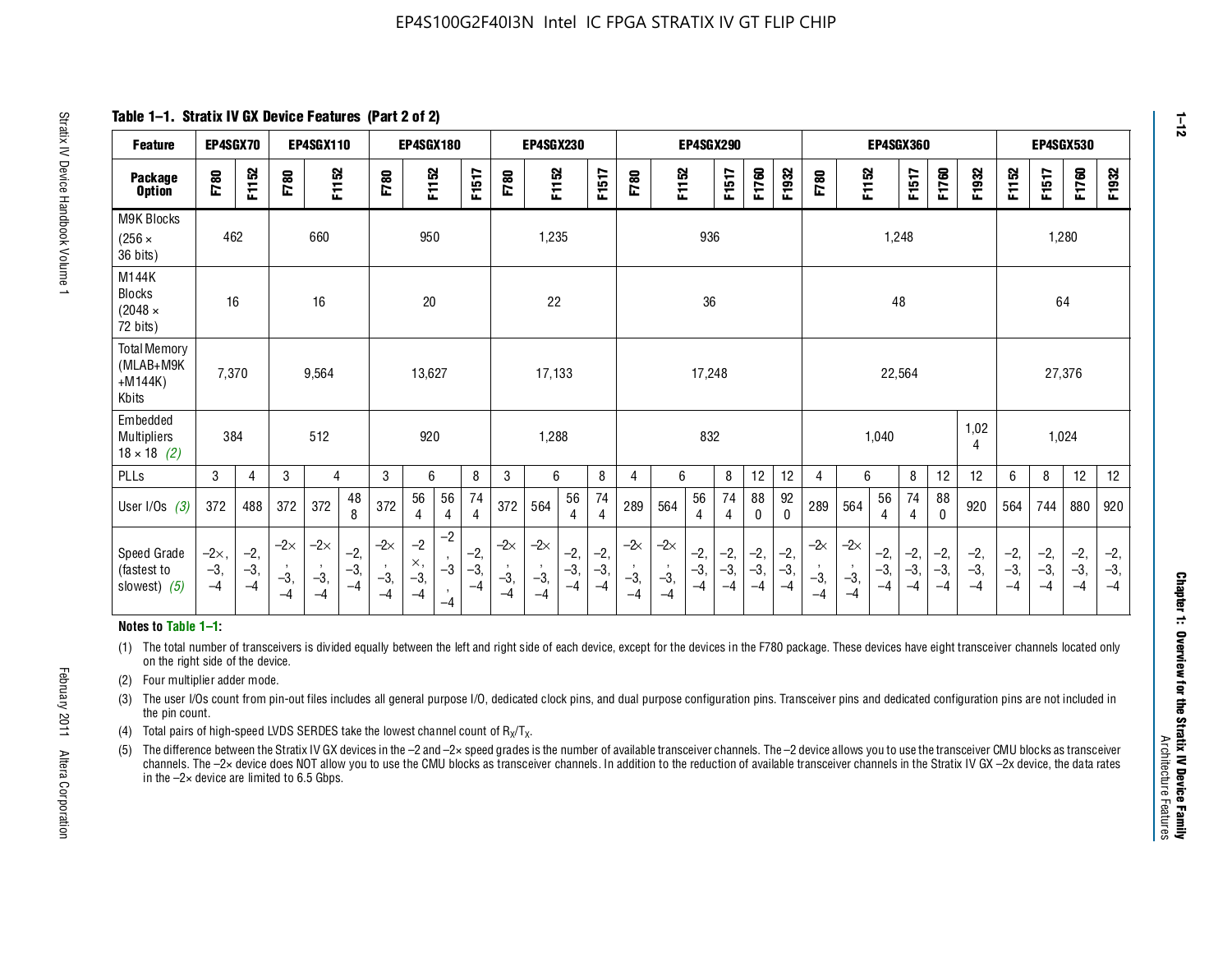#### **Table 1–2. Stratix IV GX Device Package Options** *(Note 1)*

|               | Table 1–2 lists the Stratix IV GX device package options.<br>Architecture |                            |             |                                                        |             |                                                               |                                                                       |                                                            |                                                        |  |  |  |  |  |
|---------------|---------------------------------------------------------------------------|----------------------------|-------------|--------------------------------------------------------|-------------|---------------------------------------------------------------|-----------------------------------------------------------------------|------------------------------------------------------------|--------------------------------------------------------|--|--|--|--|--|
|               | Table 1–2. Stratix IV GX Device Package Options <i>(Note 1)</i>           |                            |             |                                                        |             |                                                               |                                                                       |                                                            |                                                        |  |  |  |  |  |
| <b>Device</b> |                                                                           | (29 mm $\times$ 29 mm) (5) | <b>F780</b> | <b>F1152</b><br>$(35 \text{ mm} \times 35 \text{ mm})$ |             | F1152<br>$(35 \text{ mm} \times 35 \text{ mm})$ $(4)$ , $(6)$ | F1517<br>$(40 \text{ mm} \times 40 \text{ mm})$<br>$(4)$ , <b>(6)</b> | F1760<br>$(42.5 \text{ mm} \times 42.5 \text{ mm})$<br>(b) | F1932<br>$(45 \text{ mm} \times 45 \text{ mm})$<br>(6) |  |  |  |  |  |
| EP4SGX70      |                                                                           | DF29                       |             |                                                        | <b>HF35</b> |                                                               |                                                                       |                                                            |                                                        |  |  |  |  |  |
| EP4SGX110     |                                                                           | <b>DF29</b>                |             | FF35                                                   | HFS5        |                                                               |                                                                       |                                                            |                                                        |  |  |  |  |  |
| EP4SGX180     |                                                                           | DF29                       |             | FF35                                                   |             | <b>HF35</b>                                                   | KF40                                                                  |                                                            |                                                        |  |  |  |  |  |
| EP4SGX230     |                                                                           | DF <sub>29</sub>           |             | FF35                                                   |             | <b>HF35</b>                                                   | KF40                                                                  |                                                            |                                                        |  |  |  |  |  |
| EP4SGX290     |                                                                           |                            | FH29 $(2)$  | FF35                                                   |             | <b>HF35</b>                                                   | KF40                                                                  | KF43                                                       | <b>NF45</b>                                            |  |  |  |  |  |
| EP4SGX360     |                                                                           |                            | $FH29$ (2)  | FF35                                                   |             | <b>HF35</b>                                                   | KF40                                                                  | KF43                                                       | <b>NF45</b>                                            |  |  |  |  |  |
| EP4SGX530     |                                                                           |                            |             |                                                        |             | HH35 (3)                                                      | KH40 $(3)$                                                            | KF43                                                       | <b>NF45</b>                                            |  |  |  |  |  |

#### **Notes to Table 1–2:**

(1) Device packages in the same column and marked under the same arrow sign have vertical migration capability.

(2) The 780-pin EP4SGX290 and EP4SGX360 devices are available only in 33 mm × 33 mm Hybrid flip chip package.

(3) The 1152-pin and 1517-pin EP4SGX530 devices are available only in 42.5 mm  $\times$  42.5 mm Hybrid flip chip packages.

(4) When migrating between hybrid and flip chip packages, there is an additional keep-out area. For more information, refer to the *[Package Information Datasheet for Altera Devices](http://www.altera.com/literature/ds/dspkg.pdf)*.

(5) Devices listed in this column are available in  $-2\times$ ,  $-3$ , and  $-4$  speed grades. These devices do not have on-package decoupling capacitors.

(6) Devices listed in this column are available in –2, –3, and –4 speed grades. These devices have on-package decoupling capacitors. For more information about on-package decoupling capacitor value in each device, refer to Table 1–3.

 $I \otimes$  On-package decoupling reduces the need for on-board or PCB decoupling capacitors by satisfying the transient current requirements at higher frequencies. The *[Power Delivery Network](http://www.altera.com/literature/ug/pdn_tool_stxiv.zip)* design tool for Stratix IV devices accounts for the on-package decoupling and reflects the reduced requirements for PCB decoupling capacitors.

**Chapter 1: Overview for the Stratix IV Device Family**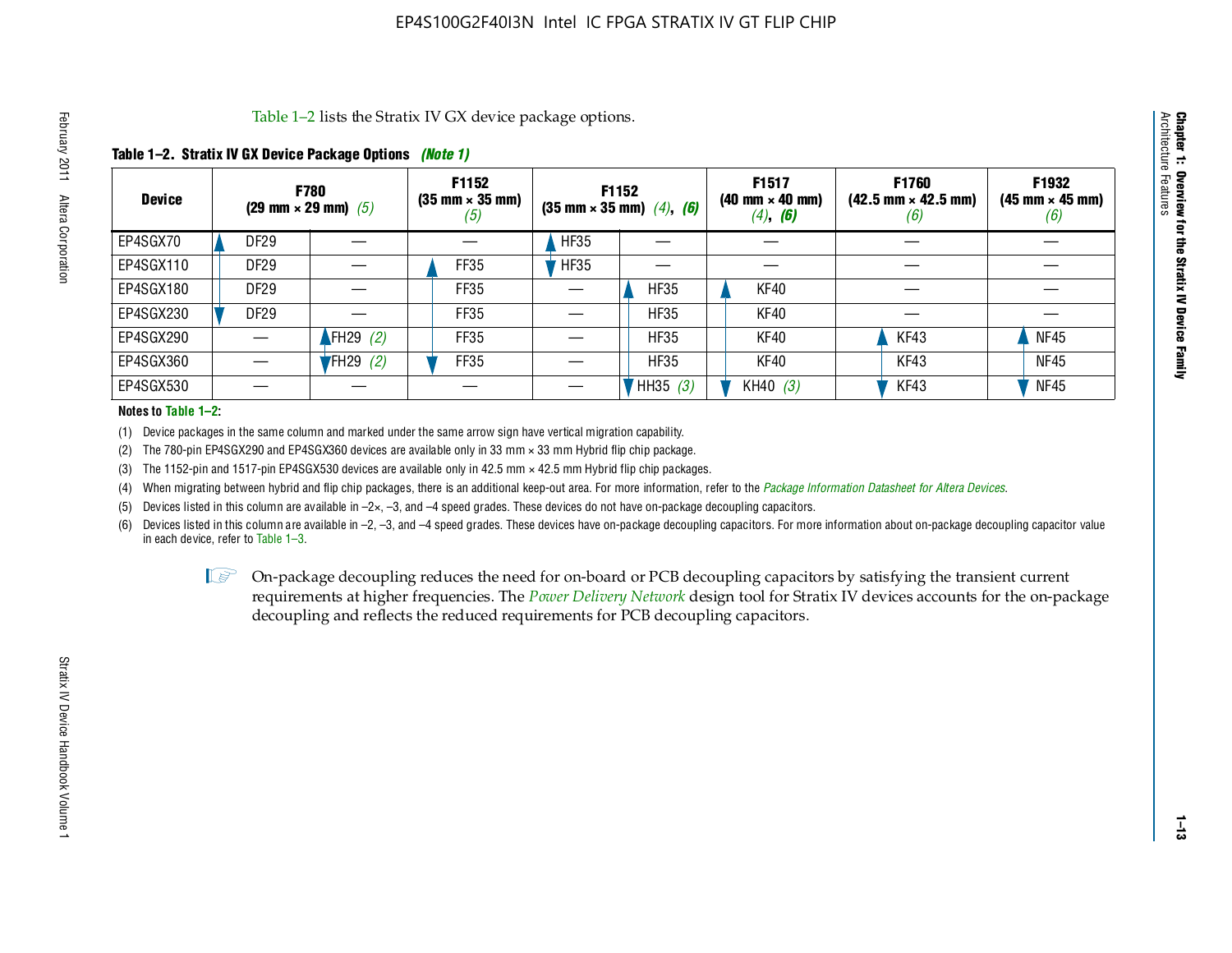| <b>Ordering Information</b> |             | $V_{cc}$                            | V <sub>CCIO</sub>    | V <sub>CCL GXB</sub>         | $V_{CCA_L/R}$      | $V_{CCT}$ and $V_{CCR}$ (Shared)              |
|-----------------------------|-------------|-------------------------------------|----------------------|------------------------------|--------------------|-----------------------------------------------|
| EP4SGX70                    | <b>HF35</b> | $2 \times 1$ uF + $2 \times 470$ nF | 10nF per bank $(2)$  | 100nF per transceiver block  | 100 <sub>n</sub> F | $1 \times 470$ nF + $1 \times 47$ nF per side |
| EP4SGX110                   | <b>HF35</b> | $2\times 1$ uF + $2\times 470$ nF   | 10nF per bank $(2)$  | 100nF per transceiver block  | 100 <sub>n</sub> F | $1 \times 470$ nF + $1 \times 47$ nF per side |
| EP4SGX180                   | <b>HF35</b> | $2\times 1$ uF + $2\times 470$ nF   | 10nF per bank $(2)$  | 100nF per transceiver block  | 100nF              | $1 \times 470$ nF + $1 \times 47$ nF per side |
|                             | <b>KF40</b> |                                     |                      |                              |                    |                                               |
| EP4SGX230                   | <b>HF35</b> | $2\times1$ uF + $2\times470$ nF     | 10 nF per bank $(2)$ | 100 nF per transceiver block | 100 nF             | $1 \times 470$ nF + $1 \times 47$ nF          |
|                             | KF40        |                                     |                      |                              |                    | per side                                      |
|                             | <b>HF35</b> |                                     |                      |                              |                    |                                               |
| EP4SGX290                   | KF40        | $4\times1$ uF + $4\times470$ nF     | 10 nF per bank $(2)$ | 100 nF per transceiver block | 100nF              | $1 \times 470$ nF + $1 \times 47$ nF          |
|                             | KF43        |                                     |                      |                              |                    | per side                                      |
|                             | NF45        |                                     |                      |                              |                    |                                               |
|                             | <b>HF35</b> |                                     |                      |                              |                    |                                               |
| EP4SGX360                   | KF40        | $4\times1$ uF + $4\times470$ nF     | 10 nF per bank $(2)$ | 100 nF per transceiver block | 100 nF             | $1 \times 470$ nF + $1 \times 47$ nF          |
|                             | KF43        |                                     |                      |                              |                    | per side                                      |
|                             | <b>NF45</b> |                                     |                      |                              |                    |                                               |
|                             | <b>HH35</b> |                                     |                      |                              |                    |                                               |
| EP4SGX530                   | <b>KH40</b> | $4\times1$ uF + $4\times470$ nF     | 10 nF per bank $(2)$ | 100 nF per transceiver block | 100 nF             | $1 \times 470$ nF + $1 \times 47$ nF          |
|                             | KF43        |                                     |                      |                              |                    | per side                                      |
|                             | <b>NF45</b> |                                     |                      |                              |                    |                                               |

#### **Notes to Table 1–3:**

**1–14**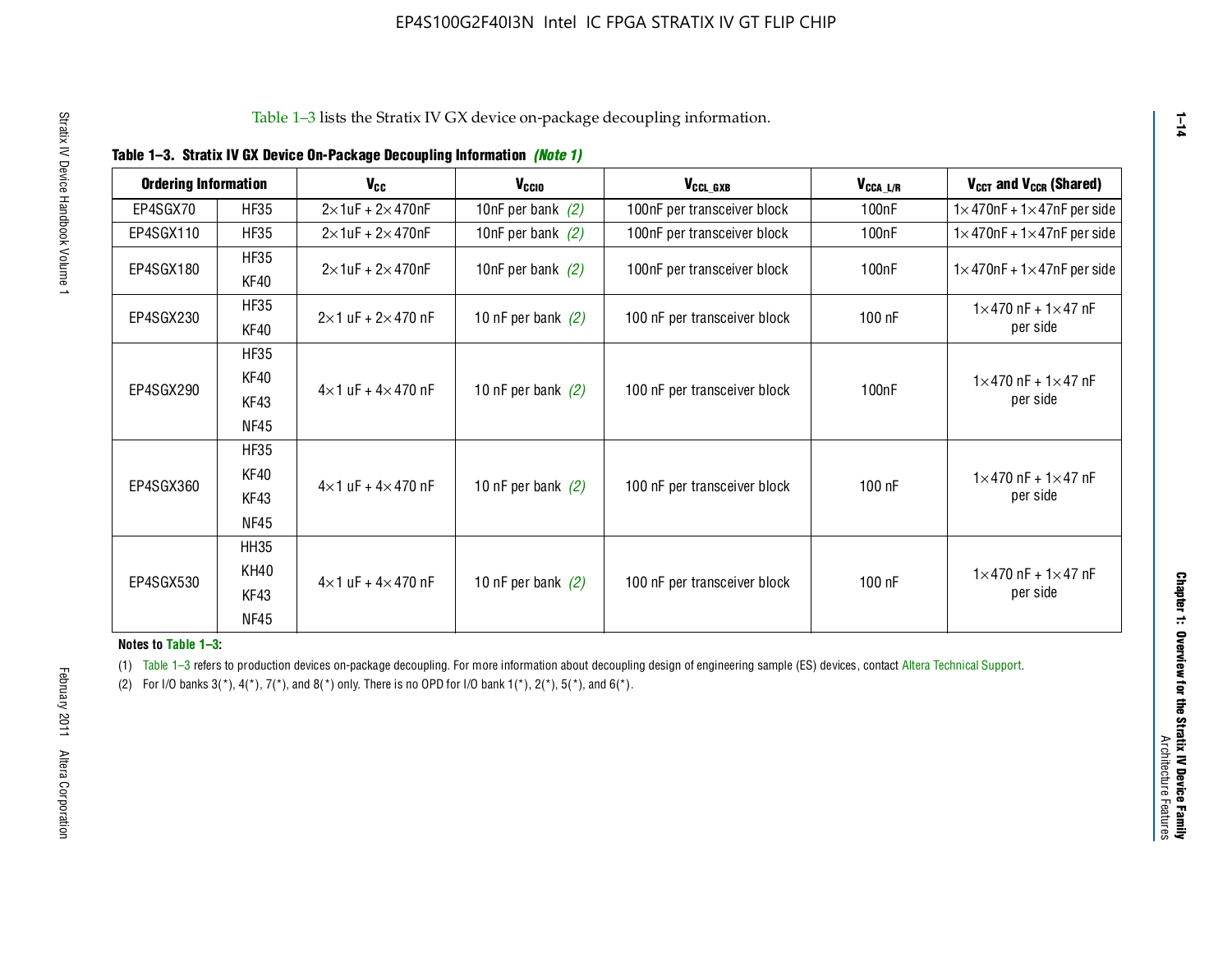Table 1–4 lists the Stratix IV E device features.

| <b>Feature</b>                                      | <b>EP4SE230</b>                              |     | <b>EP4SE360</b> |              | <b>EP4SE530</b> |          |          | <b>EP4SE820</b> |            |  |
|-----------------------------------------------------|----------------------------------------------|-----|-----------------|--------------|-----------------|----------|----------|-----------------|------------|--|
| Package Pin Count                                   | 780                                          | 780 | 1152            | 1152         | 1517            | 1760     | 1152     | 1517            | 1760       |  |
| ALMs                                                | 91,200                                       |     | 141,440         |              | 212,480         |          |          | 325,220         |            |  |
| <b>LEs</b>                                          | 228,000                                      |     | 353,600         |              | 531,200         |          |          | 813,050         |            |  |
| High-Speed LVDS<br>SERDES (up to<br>1.6 Gbps) $(1)$ | 56                                           | 56  | 88              | 88           | 112             | 112      | 88       | 112             | 132        |  |
| SPI-4.2 Links                                       | 3                                            | 3   | 4               | 4            |                 | 6        | 4        | 6               | 6          |  |
| <b>M9K Blocks</b><br>$(256 \times 36 \text{ bits})$ | 1,235                                        |     | 1,248           |              | 1,280           |          |          | 1610            |            |  |
| M144K Blocks<br>$(2048 \times 72 \text{ bits})$     | 22                                           |     | 48              |              | 64              |          | 60       |                 |            |  |
| <b>Total Memory</b><br>(MLAB+M9K+<br>M144K) Kbits   | 17,133                                       |     | 22,564          |              | 27,376          |          |          | 33,294          |            |  |
| <b>Embedded Multipliers</b><br>$(18 \times 18)$ (2) | 1,288                                        |     | 1,040           | 1,024        |                 |          |          | 960             |            |  |
| PLLs                                                | $\overline{4}$                               | 4   | 8               | 8            | 12              | 12       | 8        | 12              | 12         |  |
| User I/Os $(3)$                                     | 488                                          | 488 | 744             | 744          | 976             | 976      | 744(4)   | 976 $(4)$       | 1120 $(4)$ |  |
| Speed Grade<br>(fastest to slowest)                 | $-2, -3, -4$<br>$-2, -3, -4$<br>$-2, -3, -4$ |     | $-2, -3, -4$    | $-2, -3, -4$ | $-2, -3, -4$    | $-3, -4$ | $-3, -4$ | $-3, -4$        |            |  |

#### **Table 1–4. Stratix IV E Device Features**

#### **Notes to Table 1–4:**

(1) The user I/O count from the pin-out files include all general purpose I/Os, dedicated clock pins, and dual purpose configuration pins. Transceiver pins and dedicated configuration pins are not included in the pin count.

(2) Four multiplier adder mode.

(3) Total pairs of high-speed LVDS SERDES take the lowest channel count of  $R_X/T_X$ .

(4) This data is preliminary.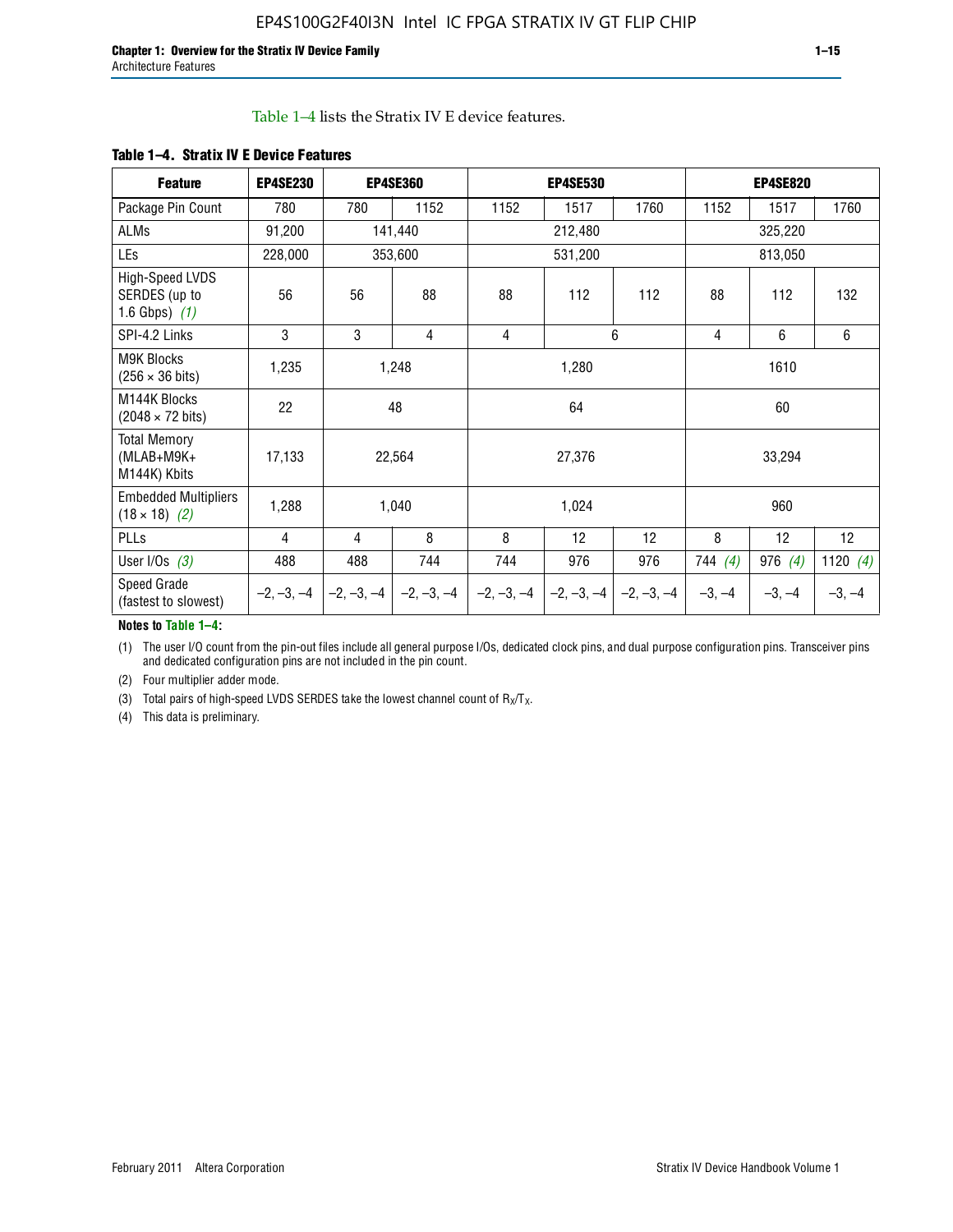Table 1–5 summarizes the Stratix IV E device package options.

| <b>Device</b> | <b>F780</b><br>$(29 \text{ mm} \times 29 \text{ mm})$ $(4)$ ,<br>$\left(5\right)$ | F1152<br>$(35 \text{ mm} \times 35 \text{ mm})$ $(4)$ , | F1517<br>(40 mm $\times$ 40 mm) (6) | F1760<br>$(42.5 \text{ mm} \times 42.5 \text{ mm})$ (6) |
|---------------|-----------------------------------------------------------------------------------|---------------------------------------------------------|-------------------------------------|---------------------------------------------------------|
| EP4SE230      | F29                                                                               |                                                         |                                     |                                                         |
| EP4SE360      | H29(2)                                                                            | F <sub>35</sub>                                         |                                     |                                                         |
| EP4SE530      |                                                                                   | H35 $(3)$                                               | H40(3)                              | F43                                                     |
| EP4SE820      |                                                                                   | H35(3)                                                  | H40(3)                              | F43                                                     |

**Table 1–5. Stratix IV E Device Package Options** *(Note 1)*

#### **Notes to Table 1–5:**

- (1) Device packages in the same column and marked under the same arrow sign have vertical migration capability.
- (2) The 780-pin EP4SE360 device is available only in the 33 mm × 33 mm Hybrid flip chip package.
- (3) The 1152-pin and 1517-pin for EP4SE530 and EP4SE820 devices are available only in the 42.5 mm × 42.5 mm Hybrid flip chip package.
- (4) When migrating between hybrid and flip chip packages, there is an additional keep-out area. For more information, refer to the *[Package](http://www.altera.com/literature/ds/dspkg.pdf)  [Information Datasheet for Altera Devices](http://www.altera.com/literature/ds/dspkg.pdf)*.
- (5) Devices listed in this column do not have on-package decoupling capacitors.
- (6) Devices listed in this column have on-package decoupling capacitors. For more information about on-package decoupling capacitor value for each device, refer to Table 1–6.

Table 1–6 lists the Stratix IV E on-package decoupling information.

|  | Table 1–6. Stratix IV E Device On-Package Decoupling Information <i>(Note 1)</i> |  |  |  |  |  |
|--|----------------------------------------------------------------------------------|--|--|--|--|--|
|--|----------------------------------------------------------------------------------|--|--|--|--|--|

|          | <b>Ordering Information</b> | <b>V<sub>cc</sub></b>               | V <sub>CCIO</sub> |
|----------|-----------------------------|-------------------------------------|-------------------|
| EP4SE360 | F <sub>35</sub>             | $4\times$ 1 uF + $4\times$ 470 nF   | 10 nF per bank    |
|          | H <sub>35</sub>             |                                     |                   |
| EP4SE530 | H40                         | $4 \times 1$ uF + $4 \times 470$ nF | 10 nF per bank    |
|          | F43                         |                                     |                   |
|          | H35                         |                                     |                   |
| EP4SE820 | H40                         | $4 \times 1$ uF + $4 \times 470$ nF | 10 nF per bank    |
|          | F43                         |                                     |                   |

**Note to Table 1–6:**

(1) Table 1–6 refers to production devices on-package decoupling. For more information about decoupling design of engineering sample (ES) devices, contact [Altera Technical Support.](http://mysupport.altera.com/eservice/login.asp)

Table 1–7 lists the Stratix IV GT device features.

| <b>Feature</b>                       | <b>EP4S40G2</b> | <b>EP4S40G5</b> | <b>EP4S100G2</b> | <b>EP4S100G3</b> | <b>EP4S100G4</b> | <b>EP4S100G5</b> |         |
|--------------------------------------|-----------------|-----------------|------------------|------------------|------------------|------------------|---------|
| Package Pin Count                    | 1517            | 1517            | 1517             | 1932             | 1932             | 1517             | 1932    |
| <b>ALMs</b>                          | 91,200          | 212,480         | 91.200           | 116.480          | 141,440          | 212,480          |         |
| LEs                                  | 228,000         | 531,200         | 228,000          | 291,200          | 353,600          |                  | 531,200 |
| <b>Total Transceiver</b><br>Channels | 36              | 36              | 36               | 48               | 48               | 36               | 48      |

**Table 1–7. Stratix IV GT Device Features (Part 1 of 2)**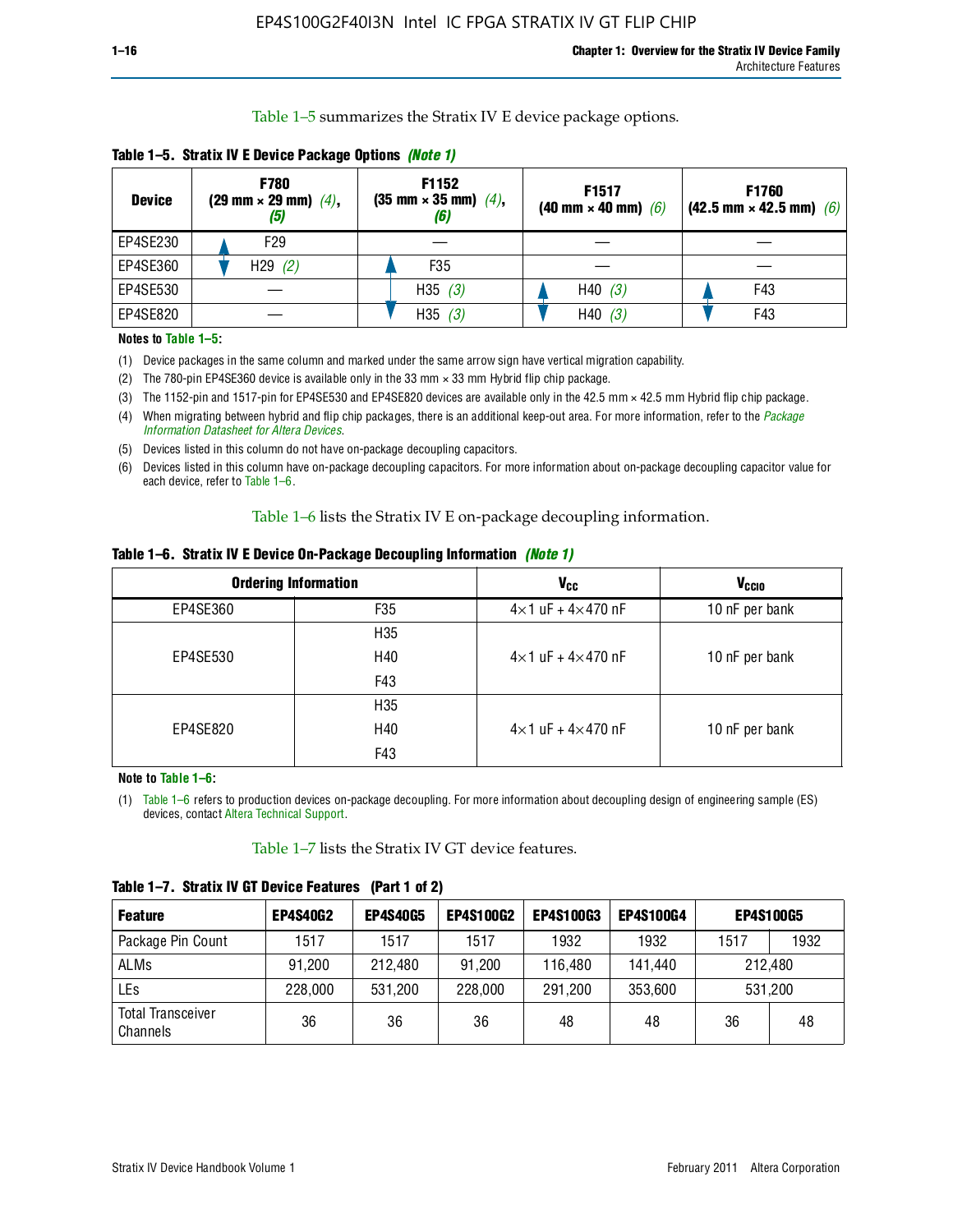| <b>Feature</b>                                                              | <b>EP4S40G2</b> | <b>EP4S40G5</b> | EP4S100G2      | <b>EP4S100G3</b> | <b>EP4S100G4</b> |                | <b>EP4S100G5</b>          |
|-----------------------------------------------------------------------------|-----------------|-----------------|----------------|------------------|------------------|----------------|---------------------------|
| 10G Transceiver<br>Channels<br>(600 Mbps - 11.3 Gbps<br>with $PMA + PCS$ )  | 12              | 12              | 24             | 24               | 24               | 24             | 32                        |
| 8G Transceiver<br>Channels<br>(600 Mbps - 8.5 Gbps<br>with PMA + PCS) $(1)$ | 12              | 12              | 0              | 8                | 8                | 0              | 0                         |
| PMA-only CMU<br>Channels<br>(600 Mbps- 6.5 Gbps)                            | 12              | 12              | 12             | 16               | 16               | 12             | 16                        |
| PCIe hard IP Blocks                                                         | $\overline{2}$  | $\overline{2}$  | $\overline{2}$ | $\overline{4}$   | $\overline{4}$   | $\overline{2}$ | $\overline{4}$            |
| High-Speed LVDS<br><b>SERDES</b><br>(up to 1.6 Gbps) $(2)$                  | 46              | 46              | 46             | 47               | 47               | 46             | 47                        |
| SP1-4.2 Links                                                               | $\overline{2}$  | $\overline{2}$  | $\overline{2}$ | $\overline{2}$   | $\overline{2}$   | $\overline{2}$ | $\overline{2}$            |
| <b>M9K Blocks</b><br>$(256 \times 36 \text{ bits})$                         | 1,235           | 1,280           | 1,235          | 936              | 1,248            |                | 1,280                     |
| M144K Blocks<br>$(2048 \times 72 \text{ bits})$                             | 22              | 64              | 22             | 36               | 48               |                | 64                        |
| Total Memory (MLAB +<br>M9K + M144K) Kbits                                  | 17,133          | 27,376          | 17,133         | 17,248           | 22,564           |                | 27,376                    |
| <b>Embedded Multipliers</b><br>$18 \times 18$ (3)                           | 1,288           | 1,024           | 1,288          | 832              | 1,024            |                | 1,024                     |
| PLLs                                                                        | 8               | 8               | 8              | 12               | 12               | 8              | 12                        |
| User I/Os $(4)$ , $(5)$                                                     | 654             | 654             | 654            | 781              | 781              | 654            | 781                       |
| Speed Grade<br>(fastest to slowest)                                         | $-1, -2, -3$    | $-1, -2, -3$    | $-1, -2, -3$   | $-1, -2, -3$     | $-1, -2, -3$     |                | $-1, -2, -3$ $-1, -2, -3$ |

**Notes to Table 1–7:**

(1) You can configure all 10G transceiver channels as 8G transceiver channels. For example, the EP4S40G2F40 device has twenty-four 8G transceiver channels and the EP4S100G5F45 device has thirty-two 8G transceiver channels.

(2) Total pairs of high-speed LVDS SERDES take the lowest channel count of  $R_X/T_X$ .

(3) Four multiplier adder mode.

(4) The user I/O count from the pin-out files include all general purpose I/Os, dedicated clock pins, and dual purpose configuration pins. Transceiver pins and dedicated configuration pins are not included in the pin count.

(5) This data is preliminary.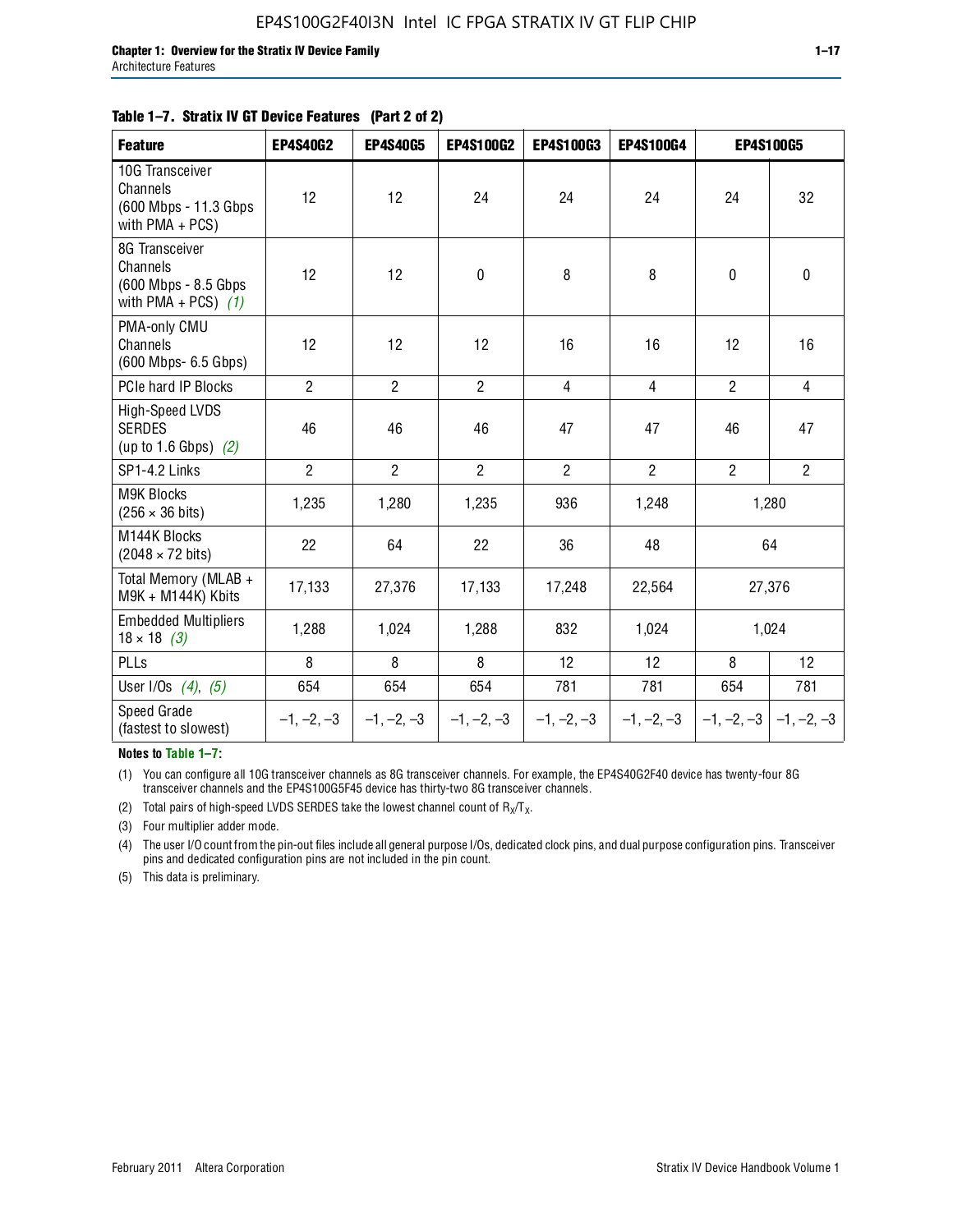Table 1–8 lists the resource counts for the Stratix IV GT devices.

| <b>Device</b>                      | <b>1517 Pin</b><br>$(40 \text{ mm} \times 40 \text{ mm})$ $(3)$ | 1932 Pin<br>$(45 \text{ mm} \times 45 \text{ mm})$ |
|------------------------------------|-----------------------------------------------------------------|----------------------------------------------------|
| <b>Stratix IV GT 40 G Devices</b>  |                                                                 |                                                    |
| EP4S40G2                           | F40                                                             |                                                    |
| EP4S40G5                           | H40 $(4)$ , $(5)$                                               |                                                    |
| <b>Stratix IV GT 100 G Devices</b> |                                                                 |                                                    |
| EP4S100G2                          | F40                                                             |                                                    |
| EP4S100G3                          |                                                                 | F45                                                |
| EP4S100G4                          |                                                                 | F45                                                |
| EP4S100G5                          | H40<br>(5)                                                      | F45                                                |

**Table 1–8. Stratix IV GT Device Package Options** *(Note 1)***,** *(2)*

#### **Notes to Table 1–8:**

(1) This table represents pin compatability; however, it does not include hard IP block placement compatability.

- (2) Devices under the same arrow sign have vertical migration capability.
- (3) When migrating between hybrid and flip chip packages, there is an additional keep-out area. For more information, refer to the *[Altera Device Package Information Data Sheet](http://www.altera.com/literature/ds/dspkg.pdf)*.
- (4) EP4S40G5 and EP4S100G5 devices with 1517 pin-count are only available in 42.5-mm × 42.5-mm Hybrid flip chip packages.
- (5) If you are using the hard IP block, migration is not possible.

Table 1–9 lists the Stratix IV GT on-package decoupling information.

**Table 1–9. Stratix IV GT Device On-Package Decoupling Information** *(Note 1)*

| <b>Ordering</b><br><b>Information</b> | V <sub>CC</sub>                 | V <sub>CCIO</sub>                             | V <sub>CCL GXB</sub>            | V <sub>CCA_L/R</sub> | V <sub>CCT L/R</sub> | V <sub>CCR_L/R</sub> |
|---------------------------------------|---------------------------------|-----------------------------------------------|---------------------------------|----------------------|----------------------|----------------------|
| EP4S40G2F40                           |                                 | $2 \times 1$ uF+2×470 nF   10 nF per bank (2) | $100$ nF per                    | 100 nF               | $100$ nF             | $100$ nF             |
| EP4S100G2F40                          |                                 |                                               | transceiver block               |                      |                      |                      |
| EP4S100G3F45                          |                                 |                                               |                                 |                      |                      |                      |
| EP4S100G4F45                          |                                 |                                               |                                 |                      |                      |                      |
| EP4S40G5H40                           | $4\times1$ uF+4 $\times$ 470 nF | 10 nF per bank $(2)$                          | 100 nF per<br>transceiver block | 100 nF               | $100$ nF             | $100$ nF             |
| EP4S100G5H40                          |                                 |                                               |                                 |                      |                      |                      |
| EP4S100G5F45                          |                                 |                                               |                                 |                      |                      |                      |

**Notes to Table 1–9:**

(1) Table 1–9 refers to production devices on-package decoupling. For more information about decoupling design of engineering sample (ES) devices, contact [Altera Technical Support.](http://mysupport.altera.com/eservice/login.asp)

(2) For I/O banks  $3(*)$ ,  $4(*)$ ,  $7(*)$ , and  $8(*)$  only. There is no OPD for I/O bank  $1(*)$ ,  $2(*)$ ,  $5(*)$ , and  $6(*)$ .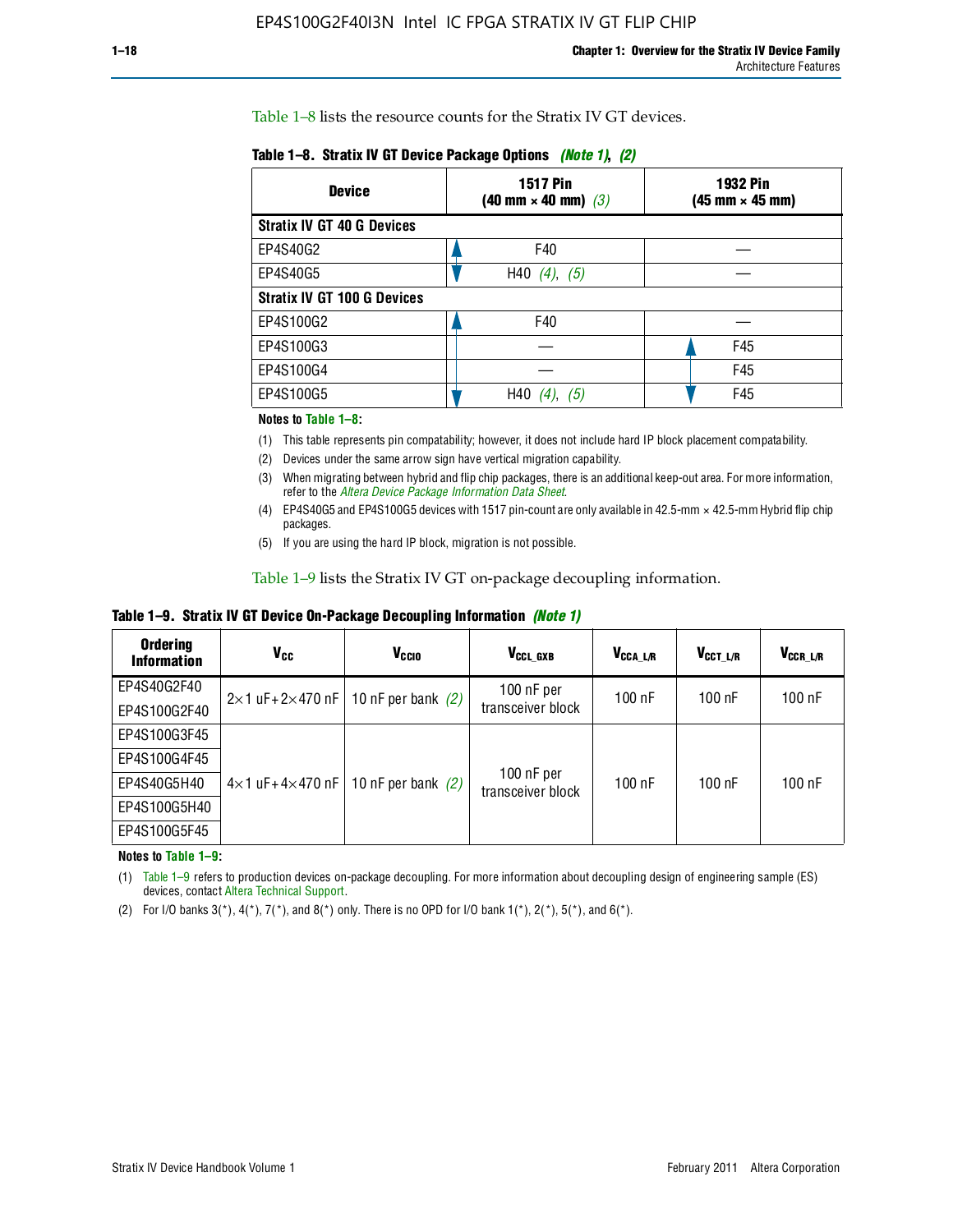# **Integrated Software Platform**

The Quartus II software provides an integrated environment for HDL and schematic design entry, compilation and logic synthesis, full simulation and advanced timing analysis, SignalTap II Logic Analyzer, and device configuration of Stratix IV designs. The Quartus II software provides the MegaWizard™ Plug-In Manager user interface to generate different functional blocks, such as memory, PLL, and digital signal processing logic. For transceivers, the Quartus II software provides the ALTGX MegaWizard Plug-In Manager interface that guides you through configuration of the transceiver based on your application requirements.

The Stratix IV GX and GT transceivers allow you to implement low-power and reliable high-speed serial interface applications with its fully reconfigurable hardware, optimal signal integrity, and integrated Quartus II software platform.

For more information about the [Quartus II](http://www.altera.com/literature/lit-qts.jsp) software features, refer to the *Quartus II [Handbook](http://www.altera.com/literature/lit-qts.jsp)*.

# **Ordering Information**

This section describes the Stratix IV E, GT, and GX devices ordering information. Figure 1–4 shows the ordering codes for Stratix IV GX and E devices.



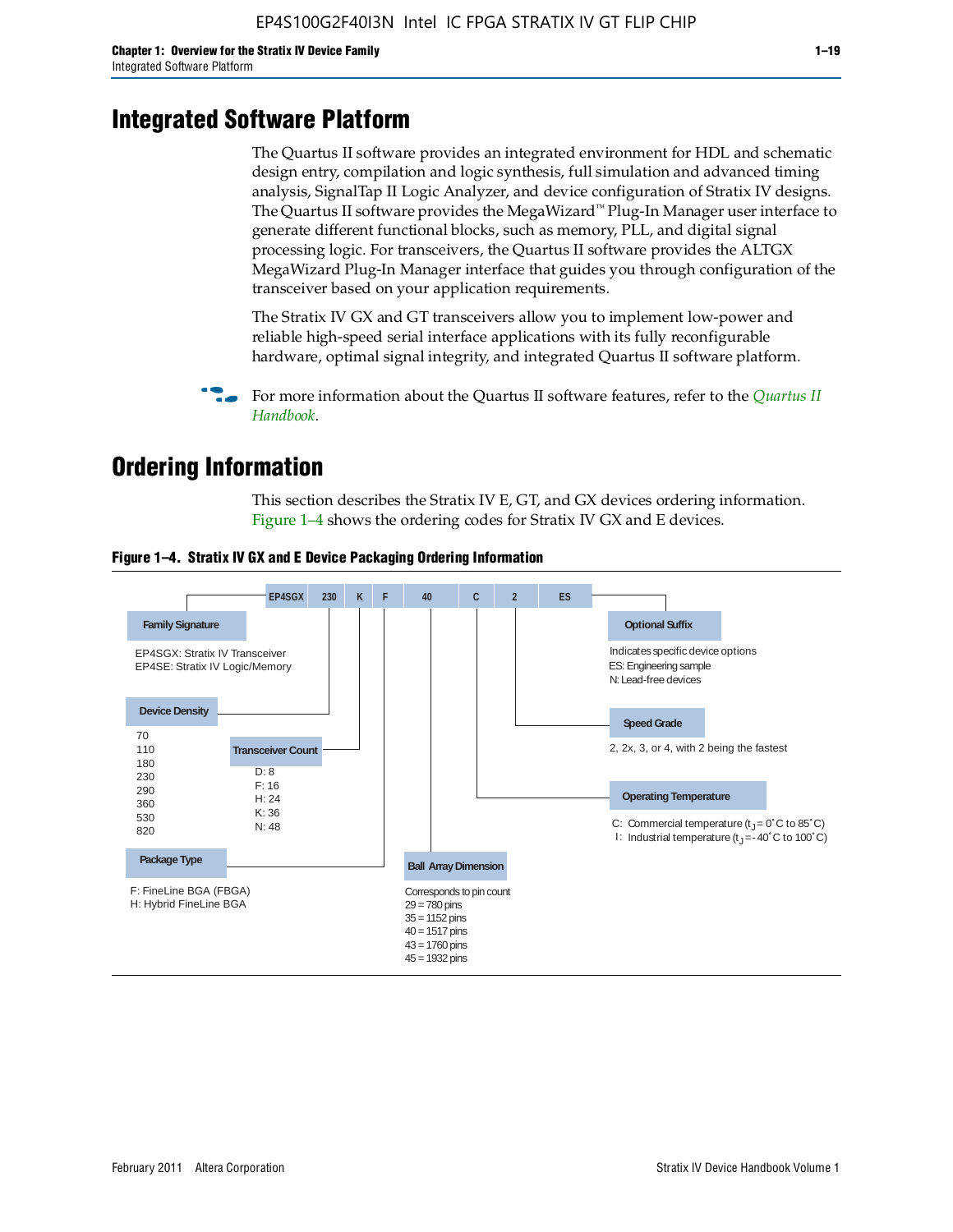Figure 1–5 shows the ordering codes for Stratix IV GT devices.





# **Document Revision History**

Table 1–10 lists the revision history for this chapter.

| <b>Date</b>   | <b>Version</b> | <b>Changes</b>                                                                                                                                                                                                                                                                  |
|---------------|----------------|---------------------------------------------------------------------------------------------------------------------------------------------------------------------------------------------------------------------------------------------------------------------------------|
| February 2011 | 3.2            | ■ Updated Table $1-7$ and Table $1-8$ .                                                                                                                                                                                                                                         |
|               |                | $\blacksquare$ Applied new template.                                                                                                                                                                                                                                            |
|               |                | Minor text edits.                                                                                                                                                                                                                                                               |
| March 2010    | 3.1            | ■ Updated Table 1–1, Table 1–2, and Table 1–7.                                                                                                                                                                                                                                  |
|               |                | ■ Updated Figure $1-3$ .                                                                                                                                                                                                                                                        |
|               |                | ■ Updated the "Stratix IV GT Devices" section.                                                                                                                                                                                                                                  |
|               |                | Added two new references to the Introduction section.                                                                                                                                                                                                                           |
|               |                | Minor text edits.                                                                                                                                                                                                                                                               |
| November 2009 | 3.0            | Updated the "Stratix IV Device Family Overview", "Feature Summary", "Stratix IV GT<br>Devices", "High-Speed Transceiver Features", "FPGA Fabric and I/O Features", "Highest<br>Aggregate Data Bandwidth", "System Integration", and "Integrated Software Platform"<br>sections. |
|               |                | $\blacksquare$ Added Table 1–3, Table 1–6, and Table 1–9.                                                                                                                                                                                                                       |
|               |                | Updated Table 1–1, Table 1–2, Table 1–4, Table 1–5, Table 1–7, and Table 1–8.                                                                                                                                                                                                   |
|               |                | Updated Figure 1–3, Figure 1–4, and Figure 1–5.                                                                                                                                                                                                                                 |
|               |                | Minor text edits.                                                                                                                                                                                                                                                               |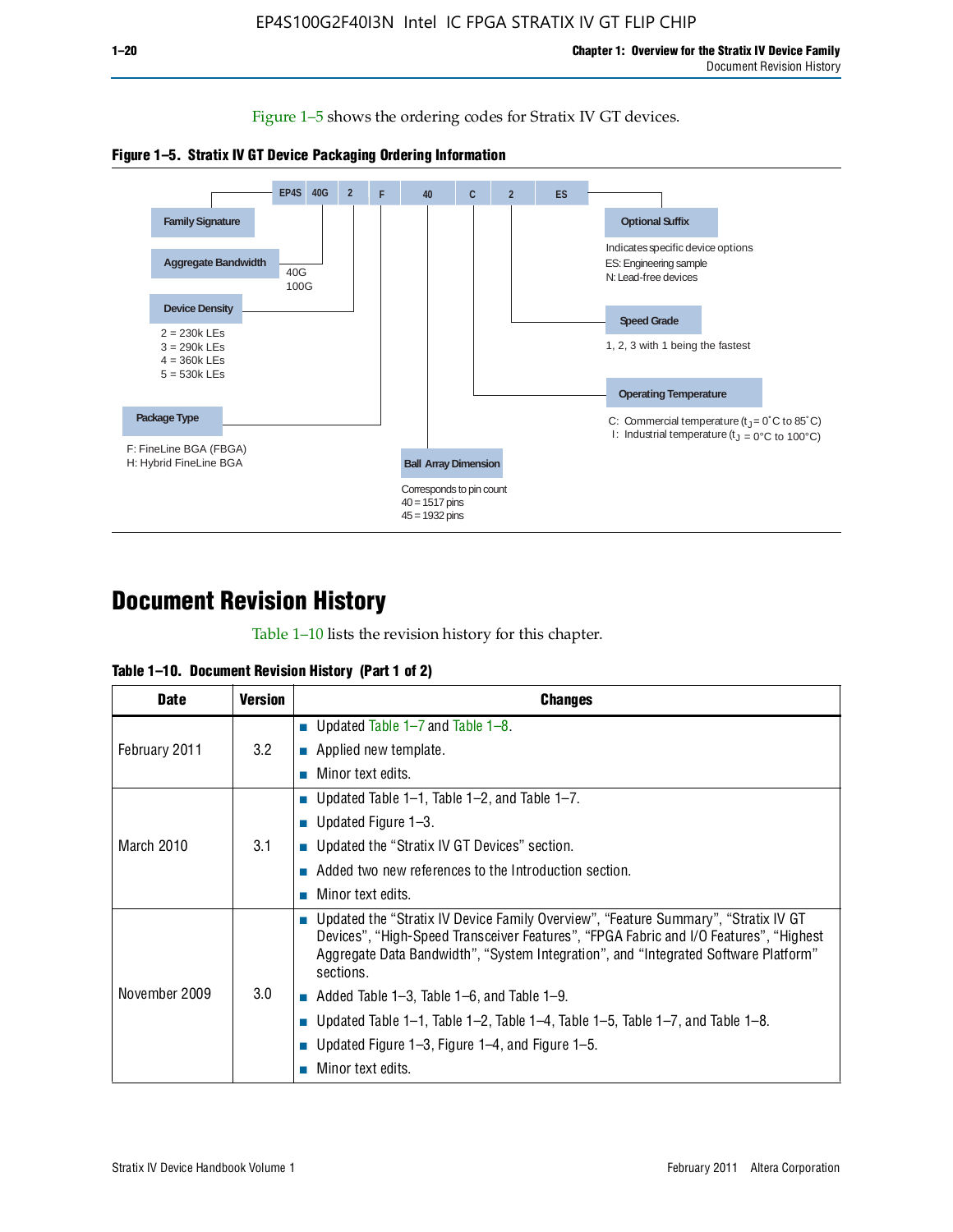| <b>Date</b>      | <b>Version</b> | <b>Changes</b>                                                                                                                                                                                                                                     |
|------------------|----------------|----------------------------------------------------------------------------------------------------------------------------------------------------------------------------------------------------------------------------------------------------|
| <b>June 2009</b> | 2.4            | $\blacksquare$ Updated Table 1-1.                                                                                                                                                                                                                  |
|                  |                | $\blacksquare$ Minor text edits.                                                                                                                                                                                                                   |
| April 2009       | 2.3            | Added Table 1-5, Table 1-6, and Figure 1-3.                                                                                                                                                                                                        |
|                  |                | $\blacksquare$ Updated Figure 1-5.                                                                                                                                                                                                                 |
|                  |                | ■ Updated Table 1–1, Table 1–2, Table 1–3, and Table 1–4.                                                                                                                                                                                          |
|                  |                | ■ Updated "Introduction", "Feature Summary", "Stratix IV GX Devices", "Stratix IV GT<br>Devices", "Architecture Features", and "FPGA Fabric and I/O Features"                                                                                      |
| March 2009       | 2.2            | ■ Updated "Feature Summary", "Stratix IV GX Devices", "Stratix IV E Device", "Stratix IV<br>GT Devices", "Signal Integrity"                                                                                                                        |
|                  |                | Removed Tables 1-5 and 1-6                                                                                                                                                                                                                         |
|                  |                | $\blacksquare$ Updated Figure 1-4                                                                                                                                                                                                                  |
| March 2009       | 2.1            | ■ Updated "Introduction", "Feature Summary", "Stratix IV Device Diagnostic Features",<br>"Signal Integrity", "Clock Networks", "High-Speed Differential I/O with DPA and Soft-<br>CDR", "System Integration", and "Ordering Information" sections. |
|                  |                | Added "Stratix IV GT 100G Devices" and "Stratix IV GT 100G Transceiver Bandwidth"<br>sections.                                                                                                                                                     |
|                  |                | ■ Updated Table 1–1, Table 1–2, Table 1–3, and Table 1–4.                                                                                                                                                                                          |
|                  |                | $\blacksquare$ Added Table 1–5 and Table 1–6.                                                                                                                                                                                                      |
|                  |                | ■ Updated Figure $1-3$ and Figure $1-4$ .                                                                                                                                                                                                          |
|                  |                | $\blacksquare$ Added Figure 1-5.                                                                                                                                                                                                                   |
|                  |                | Removed "Referenced Documents" section.                                                                                                                                                                                                            |
|                  | 2.0            | ■ Updated "Feature Summary" on page 1-1.                                                                                                                                                                                                           |
| November 2008    |                | ■ Updated "Stratix IV Device Diagnostic Features" on page $1-7$ .                                                                                                                                                                                  |
|                  |                | Updated "FPGA Fabric and I/O Features" on page 1-8.                                                                                                                                                                                                |
|                  |                | $\blacksquare$ Updated Table 1-1.                                                                                                                                                                                                                  |
|                  |                | $\blacksquare$ Updated Table 1-2.                                                                                                                                                                                                                  |
|                  |                | ■ Updated "Table 1–5 shows the total number of transceivers available in the Stratix IV GT<br>Device." on page 1-15.                                                                                                                               |
| <b>July 2008</b> | 1.1            | Revised "Introduction".                                                                                                                                                                                                                            |
| May 2008         | 1.0            | Initial release.                                                                                                                                                                                                                                   |